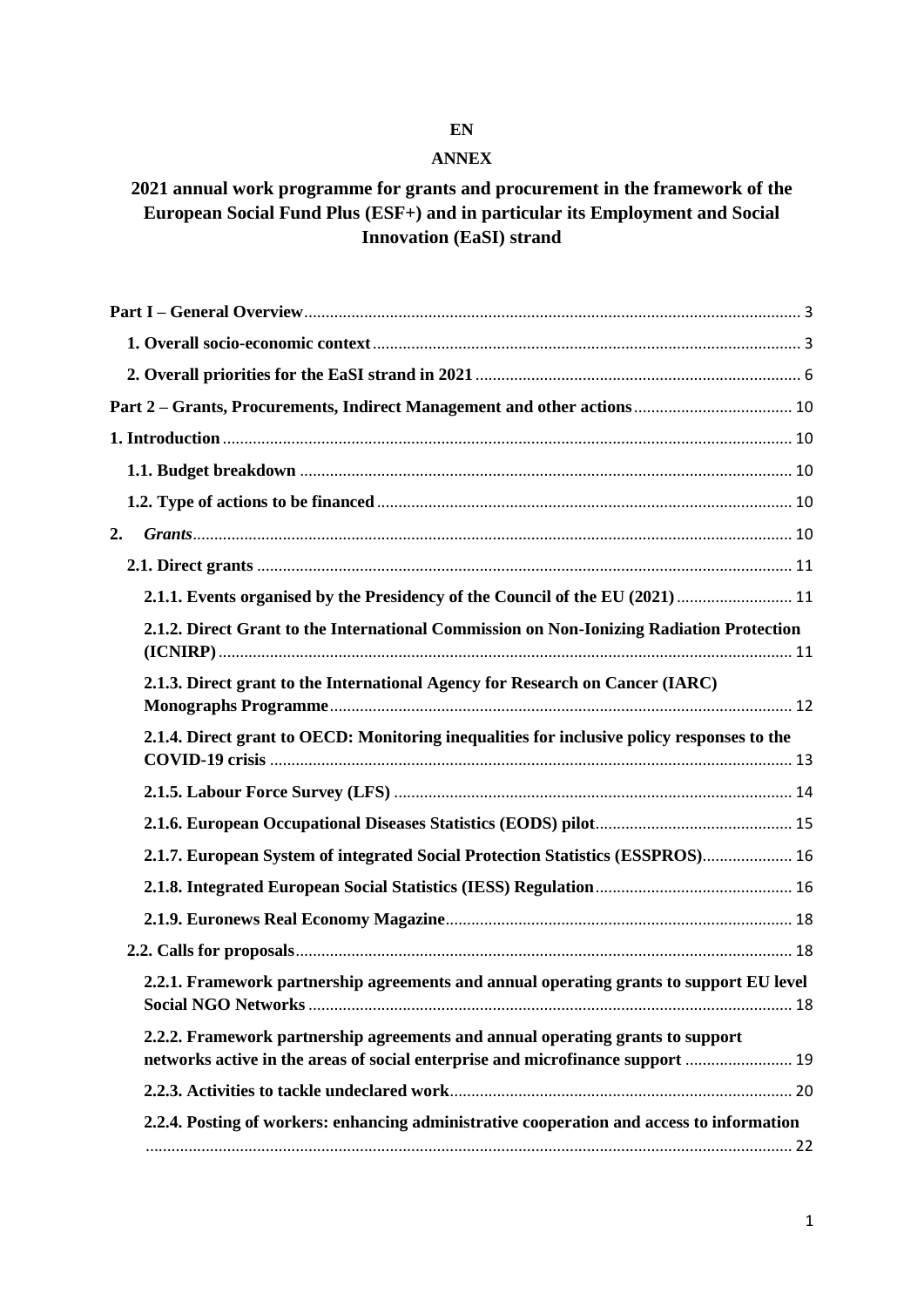|    | 2.2.5. EURES Cross-border partnerships and support to EURES cooperation on intra-EU                                                                                                    |  |
|----|----------------------------------------------------------------------------------------------------------------------------------------------------------------------------------------|--|
|    |                                                                                                                                                                                        |  |
|    |                                                                                                                                                                                        |  |
| 3. |                                                                                                                                                                                        |  |
| 4. |                                                                                                                                                                                        |  |
|    |                                                                                                                                                                                        |  |
|    |                                                                                                                                                                                        |  |
|    |                                                                                                                                                                                        |  |
|    |                                                                                                                                                                                        |  |
|    |                                                                                                                                                                                        |  |
| 5. |                                                                                                                                                                                        |  |
|    | 5.1. Entrusting the implementation of transnational cooperation activities  30                                                                                                         |  |
|    | 5.2. Contribution agreement with the International Labour Organization (ILO). Decent work<br>and informality: impacts of COVID-19 and a recovery bringing about decent and sustainable |  |
|    | 5.3. Contribution agreement with the International Labour Organization (ILO): Project to                                                                                               |  |
|    | 5.4. Contribution agreement with the World Health Organisation (WHO) - International                                                                                                   |  |
| 6. |                                                                                                                                                                                        |  |
| 7. |                                                                                                                                                                                        |  |
| 8. |                                                                                                                                                                                        |  |
| 9. |                                                                                                                                                                                        |  |
|    |                                                                                                                                                                                        |  |
|    |                                                                                                                                                                                        |  |
|    | 9.3. Support for data collection and management, analysis, studies and evaluations 34                                                                                                  |  |
|    |                                                                                                                                                                                        |  |
|    |                                                                                                                                                                                        |  |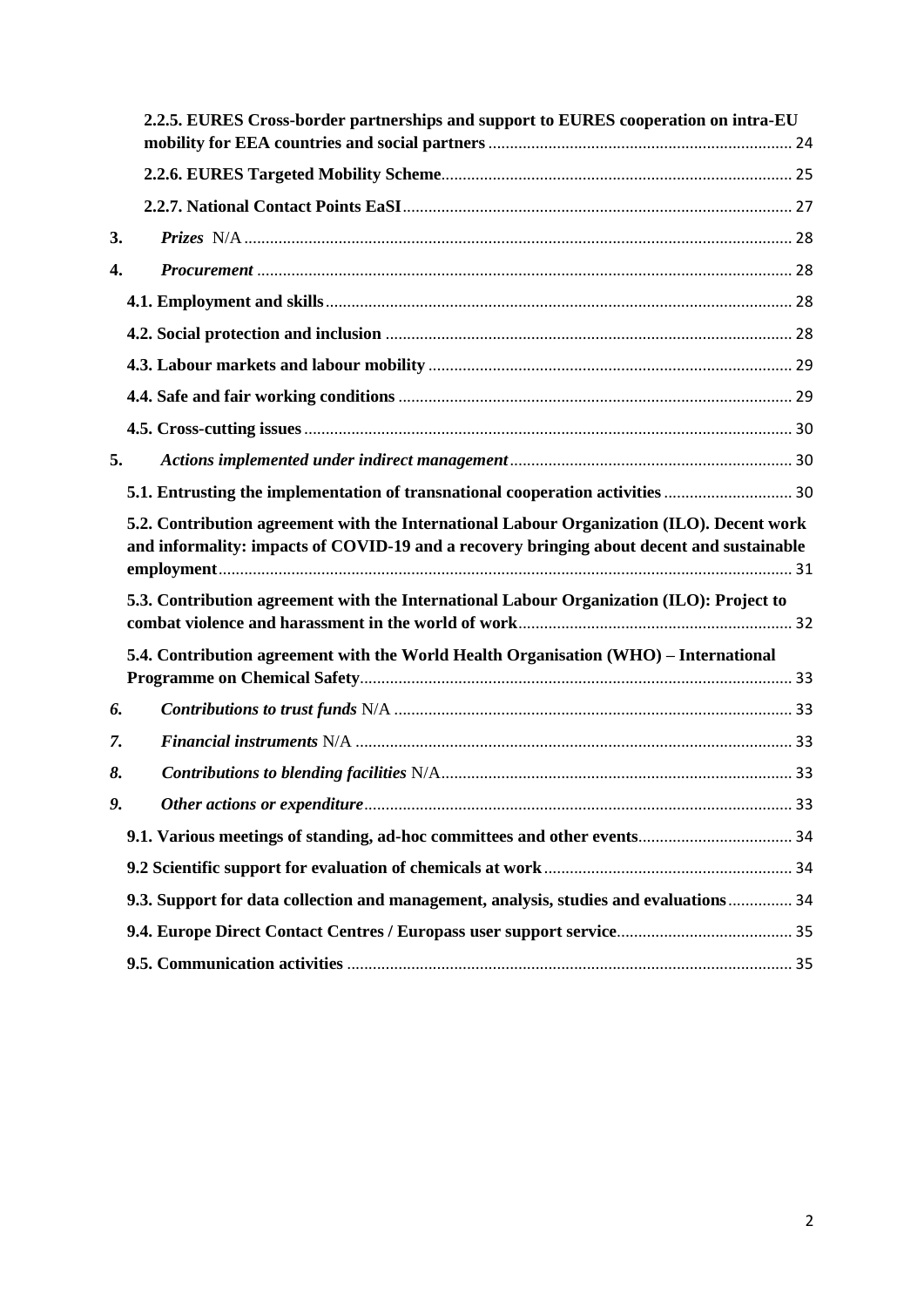# <span id="page-2-0"></span>**Part I – General Overview**

## <span id="page-2-1"></span>**1. Overall socio-economic context**

The 2021 annual work programme of the EaSI strand of ESF+ takes shape in the context of the **ongoing health crisis, a severe economic downturn and high uncertainty**, **resulting from the COVID-19 outbreak**. The European Union and the world at large face the impact of the COVID-19 pandemic resulting in the largest economic shock since World War II, and breaking a six-year positive trend in employment in the EU.

At the same time, as the pandemic and containment measures linger, it is essential for Europe to ensure that a health and economic crisis does not develop into a social crisis. While continuing to put efforts into managing the crisis, **there is also a need to work on making Europe healthier, fairer and more prosperous**, while accelerating its long-term transformation into a **greener economy, fit for the digital age.** 

The draft Joint Employment Report  $(JER)^1$  and the Employment and Social Development in Europe  $(ESDE)$  reviews<sup>2</sup> describe the **sudden slump on most social and employment related trends in 2020** based on weakened economic performance and stalling growth, or a downturn, in many cases. In addition to the immense challenges brought by the COVID-19 pandemic, there are additional risks and challenges from the previous years, including persistently low productivity growth despite accelerating technological change. Active labour market policies and education systems are mostly considered to be underperforming, while social exclusion of marginalised groups, including Roma and migrants, remains an everpressing issue.

**Social and employment issues are the primary concern of Europeans,** and an area where more support and action is expected from the Union. The ESDE 2020 report highlighted that right before the COVID-19 outbreak hit Europe, the beginning of 2020 had shown a positive trend in key employment benchmarks. Even though the overall growth of the economy was slower in 2019 than 2018, the EU had already reached the highest employment levels (73.1%, on track to reach the Europe 2020 target of 75% employment rate) and recorded the lowest unemployment  $(6.5\%)$  in history<sup>3</sup>. Beyond that, the living standards of most Europeans had been improving, while Member States had managed to ensure a sustainable track for their public finances.

This extraordinary health crisis in 2020 has forced EU governments to launch **strict national lockdowns,** requiring most of retail and service sectors to shut down entirely or severely limit their activities. This and other impacts of the pandemic rapidly **changed the course of the labour market outcomes and the positive employment trend of the last six years.** Total employment in the EU Member States has rapidly decreased in the first half of 2020: going down by more than 6 million workers from 209.3 million in Q4-2019 to 203.1 million in Q2

**<sup>.</sup>**  $1$  To be adopted by the EPSCO Council on 15-16 March 2021

<sup>&</sup>lt;sup>2</sup> Employment and Social Developments in Europe 2020

<https://ec.europa.eu/social/main.jsp?catId=738&langId=en&pubId=8342&furtherPubs=yes>

 $3$  Ibid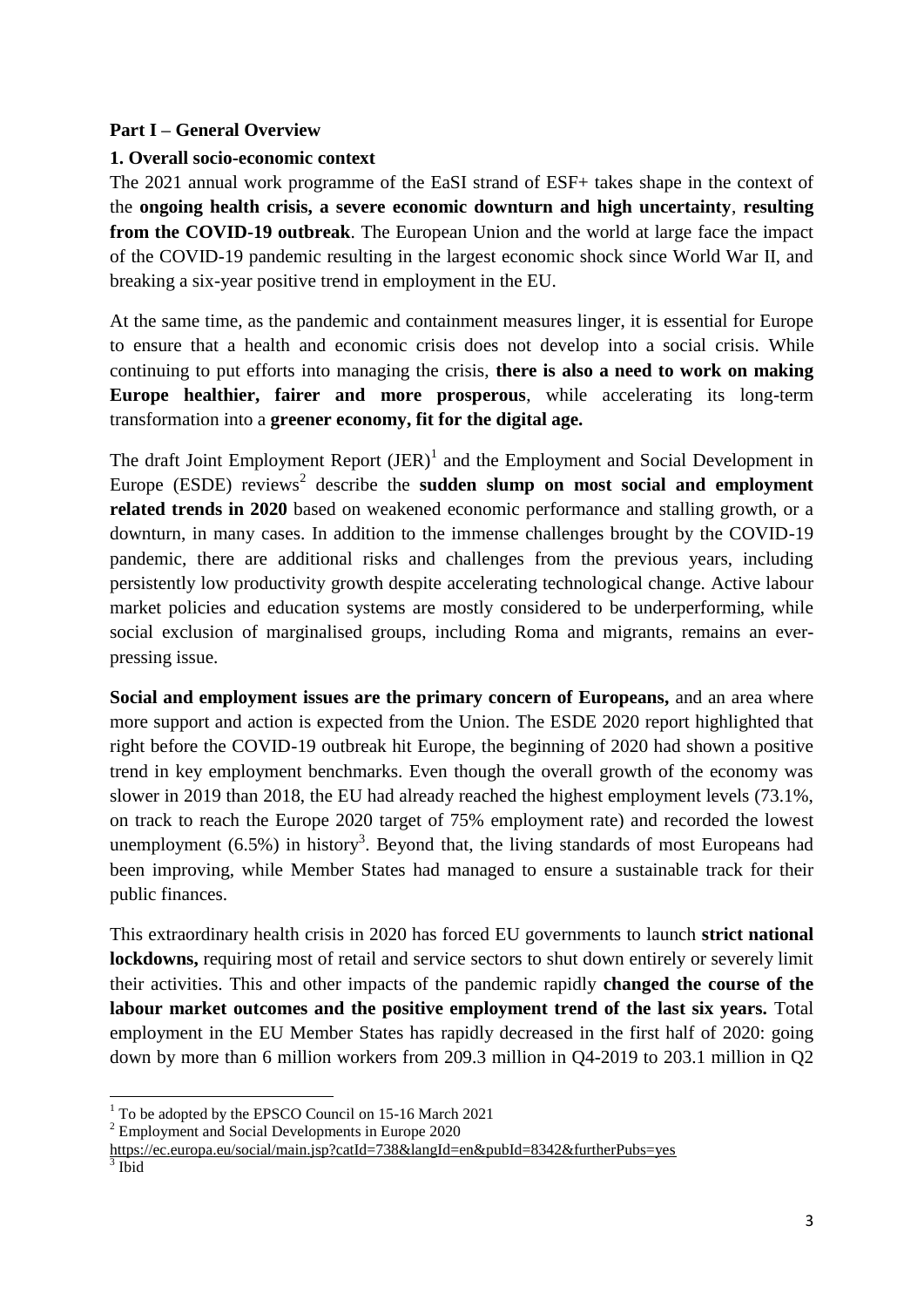2020. From March 2020 to December 2020, the monthly unemployment rate rose by 1 percentage point to 7.5%<sup>4</sup>, leaving 16 million unemployed in the EU. There were almost 2 million more unemployed people in the EU in December 2020 than nine months before.<sup>5</sup>

The **rise in unemployment was significant in some Member States, in particular among**  the youth (from  $14.8\%$  in December 2019 to 17.8% in December  $2020$ <sup>6</sup>, but has so far been lower than initially forecasted thanks to job retention measures, notably short-time work schemes. All Member States applied these measures, mostly supported by EU funds. Nevertheless, it also reflects a lower participation rate in the job market and the statistical measurement methodology<sup>7</sup> leading to a pervasive decline in hours worked mostly due to the restrictions imposed by the lockdown measures.

In addition, **substantial disparities in employment rates across the EU Member States** and different age, gender or other groups show that further improvements are necessary even if the negative impact of the pandemic is outweighed. A **persistent gender unemployment gap** (in November 2020 it had not shown any improvement since 2014) and **increased inequality** have direct impacts on the wellbeing of Europeans. It increases the risk to further compromise economic growth, social and territorial cohesion and worsen the impact of the ongoing pandemic. ESDE 2020 has signalled that income inequality has not been sufficiently tackled and in-work poverty (9% in 2019 across EU) has seen a rise in most Member States.<sup>8</sup>

**The future of employment requires new skills** and sufficient training of the workforce to reflect the needs of a fast changing economy. Emerging sectors not only involve new types of employment, but also a high demand for reskilling of workers that are shifting from traditional sectors of the economy.

**Accelerated automation** in various sectors of the economy in the medium term brings a potential to increase productivity and wages of Europeans in addition to speeding up the shift towards green and digital technologies. At the same time, it **will require a significant reskilling and upskilling of the workforce**. European workers that have been displaced

1

 $4$  Unemployment rates EU-27 and EA-19, seasonally adjusted  $(\%)$ 

[https://appsso.eurostat.ec.europa.eu/nui/show.do?dataset=une\\_rt\\_m&lang=en](https://appsso.eurostat.ec.europa.eu/nui/show.do?dataset=une_rt_m&lang=en)

<sup>5</sup> Draft Joint Employment Report (JER) 2020 by the European Commission and the Council. Total employment figures come from National Accounts (domestic concept), other figures from Labour Force Survey data  $6$  Youth unemployment rates, EU-27 and EA-19, seasonally adjusted

[https://appsso.eurostat.ec.europa.eu/nui/show.do?dataset=une\\_rt\\_m&lang=en](https://appsso.eurostat.ec.europa.eu/nui/show.do?dataset=une_rt_m&lang=en)

<sup>7</sup> Eurostat's estimates of unemployment are based on the globally used International Labour Organisation standard definition of unemployment, which counts as unemployed people without a job who have been actively seeking work in the last four weeks and are available to start work within the next two weeks. The COVID-19 confinement measures applied since March 2020 have triggered a sharp increase in the number of claims for unemployment benefits across the EU. At the same time, a significant part of those who had registered in unemployment agencies were no longer actively looking for a job, e.g. limited by the confinement measures or no longer available for work, for instance, if they had to take care of their children during the lockdown. This leads to discrepancies in the number of registered unemployed and those measured as unemployed according to the ILO definition.

<sup>&</sup>lt;sup>8</sup> In-work at-risk-of-poverty rate by age and sex - EU-SILC survey [https://appsso.eurostat.ec.europa.eu/nui/show.do?dataset=ilc\\_iw01&lang=en](https://appsso.eurostat.ec.europa.eu/nui/show.do?dataset=ilc_iw01&lang=en)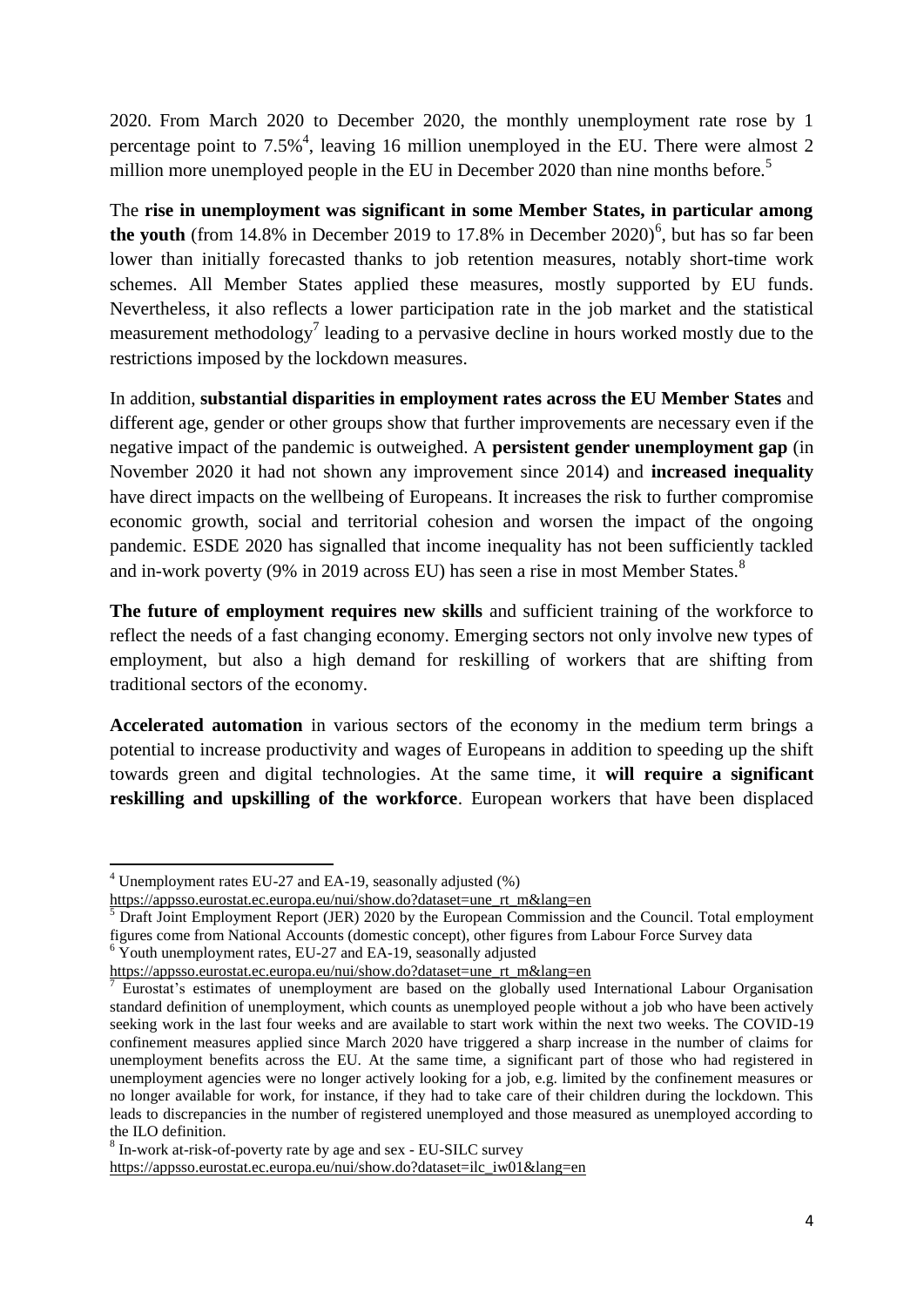because of the pandemic and its subsequent impact will face difficulties in the job market if their skills are not transferrable to growing sectors or jobs.

**Significant gaps remain in terms of digital skills** with only 1 percentage point improvement from 2018 to 2019: more than 40% of adults in the EU still do not have basic digital skills, with peaks of almost 70% persisting in some Member States<sup>9</sup>. This implies that a significant part of the population cannot access a large variety of services, with negative impacts on inclusion and productivity if these are not properly addressed.

**Skills will continue to depreciate and become outdated quicker** and create mismatches in the labour market, thus increasing structural unemployment. As there is a visible gap in access to technology between low- and high-income groups, income inequality may further expand. The pandemic already had the most negative impact on vulnerable workers, and changes in the economy will most probably exacerbate this effect. Therefore, the Commission aims to protect groups in vulnerable situations by mitigating the distributional effects of these structural changes and accompanying the shift of workers towards growing sectors.

**Intra-EU labour mobility is at the heart of the single market and fair mobility** is essential to manage the economic recovery and the upcoming transitions. The latest report on intra-EU mobility published in January 2021 shows that labour mobility was growing until the outbreak of the COVID-19 pandemic, however, at a slower pace than in previous years. The Single Market was severely affected by the uncoordinated closure of national borders not only at the beginning of the crisis, but also in 2021, as Member States seek to curb the spread of the coronavirus. These measures had a significant impact on EU mobile citizens, such as cross border, frontier, posted and seasonal workers, preventing them from traveling or requiring quarantine.

The ESDE 2020 report highlights that **the COVID-19 health crisis has increased socioeconomic risks for groups in vulnerable situations**, such as single parents, children and the elderly, persons with disabilities, migrants, minorities, precarious workers (including certain categories of self-employed, platform and informal workers) and people living in areas and households with limited or no digital connectivity. It has become obvious that low- and middle-income groups face a significantly higher risk of decreased or lost income, due to increasing unemployment and lower telework possibilities.

According to the Labour Market and Wage Developments in Europe 2020 report published in December 2020, **workers in high physical contact** and tasks that cannot be completed remotely account for 45% of employment, **most of whom are women, youth and those with low education attainment**. Furthermore, 73% of these vulnerable occupations are classified as low wage earners, while young workers are at particular risk as they represent a disproportionately large group in temporary contracts<sup>10</sup>.

<sup>10</sup> Labour Market and Wage Developments in Europe 2020

**<sup>.</sup>** <sup>9</sup> Individuals who have basic or above basic overall digital skills by sex [http://appsso.eurostat.ec.europa.eu/nui/show.do?dataset=tepsr\\_sp410&lang=en](http://appsso.eurostat.ec.europa.eu/nui/show.do?dataset=tepsr_sp410&lang=en)

<https://ec.europa.eu/social/main.jsp?langId=en&catId=89&furtherNews=yes&newsId=9873>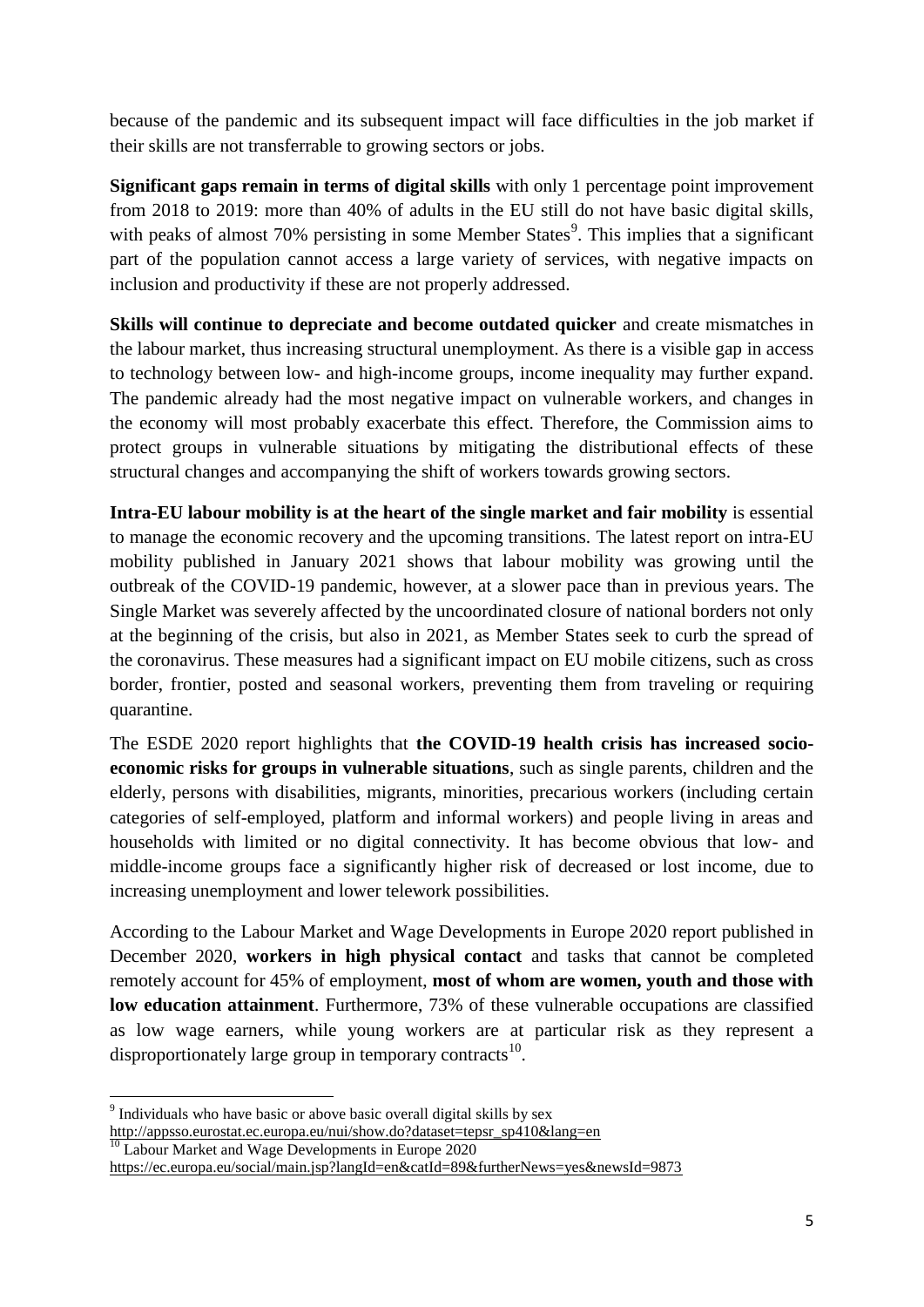**The risk of poverty or social exclusion is becoming a bigger challenge in face of the COVID-19 crisis**, particularly for children, persons with disabilities and with a migrant background, in some rural areas, as well as an increasing number of homeless people in some Member States. This would reverse a positive trend as, over the past years, Member States progressed in decreasing the risk of poverty or social exclusion: in 2019, those experiencing this risk amounted to 20.9%, the lowest figure in a decade<sup>11</sup>. This change was driven mainly by decreasing numbers of people living in (quasi-)jobless households and/or in households experiencing severe material deprivation, showing great improvement since the last crisis. Currently, over 90 million Europeans are still at risk of poverty or social exclusion.

In addition to the COVID-19 pandemic, **climate change remains one of the biggest challenges** of our times. Ecological crises increase social inequality, since not all groups are affected to the same extent by their negative effects. Therefore, it is equally important not to lose sight of the Green Deal's proposed aim of a socially just, solidary and inclusive transition to a climate-neutral economy and to leave no one behind.

## <span id="page-5-0"></span>**2. Overall priorities for the EaSI strand in 2021**

*Overall political priorities for social Europe* 

With the present economic and social shock, it will be necessary to ensure that the **recovery benefits all citizens and countries equally.**

**The European Pillar of Social Rights will be the compass of Europe's recovery and our best tool to ensuring no one is left behind**. Proclaimed jointly by the European Parliament, the Council and the European Commission at the Social Summit in Gothenburg in November 2017, the Pillar and its 20 principles support fair and well-functioning labour markets and welfare systems focusing on:

- 1) Equal opportunities and access to the labour market;
- 2) Fair working conditions and

1

3) Social protection and inclusion.

**On 4 March 2021, the Commission put forward an ambitious action plan to ensure its full implementation.** Delivering on the Pillar is a shared political commitment and responsibility of the EU institutions, national, regional and local authorities, social partners and civil society. The **action plan will be the key instrument to contribute to socioeconomic recovery and resilience** in the medium and long-term, with a view **to enhancing the social fairness of the digital and green transitions**. It constitutes the Commission's contribution to the Social Summit in May 2021 that will gather EU leaders, institutions, social partners and civil society to discuss how to reinvigorate the European social model and shape a vision for 2030.

 $11$  People at risk of poverty or social exclusion by age and sex [http://appsso.eurostat.ec.europa.eu/nui/show.do?dataset=ilc\\_peps01&lang=en](http://appsso.eurostat.ec.europa.eu/nui/show.do?dataset=ilc_peps01&lang=en)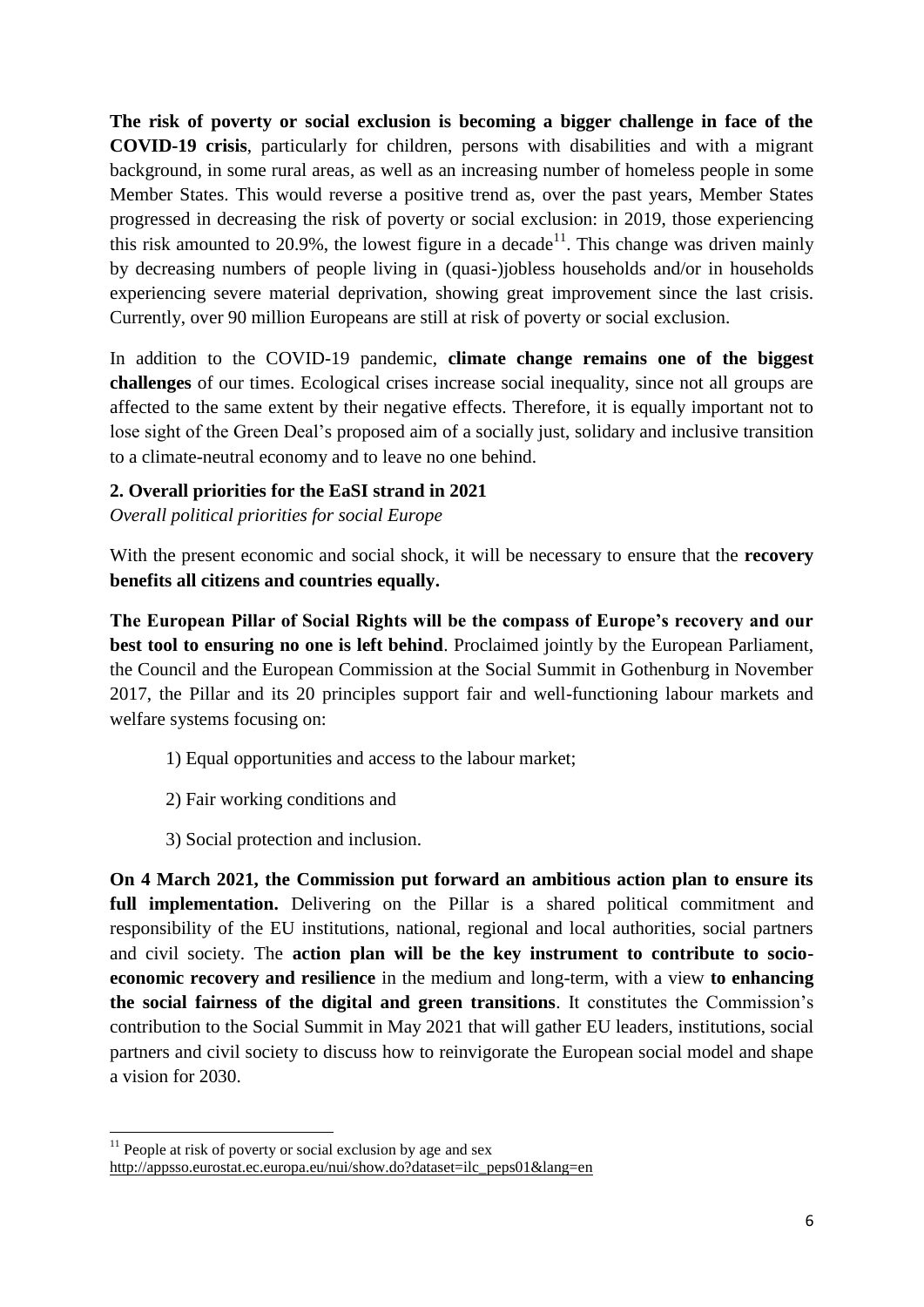# *ESF+*

As part of the 2021-2027 Multiannual Financial Framework (MFF), **the new European Social Fund Plus (ESF+) will be a key financial instrument to implement the European Pillar of Social Rights**, to support jobs and create a just and socially inclusive society. Politically agreed by the European Parliament and the Council on 28 January 2021, it will provide much needed resources to Member States for the recovery of our societies and economies after the crisis.

The programme merges the European Social Fund (ESF), the Fund for European Aid for the Most Deprived (FEAD), the Youth Employment Initiative (YEI) and the Employment and Social Innovation (EaSI) programme. By **establishing a clear link between shared and direct management tools**, it will streamline and simplify financial processes and enable synergies.

Through **its new Employment and Social Innovation (EaSI) strand**, ESF+ **will support**  innovative approaches and actions to create **employment and promote social inclusion, social innovation, social entrepreneurship and labour mobility**. The EaSI strand builds on the former EaSI programme 2014-2020, maintaining the focus on evidence-based policymaking and social experimentation, support to job mobility and the non-financial instrument activities related to the former Microfinance and Social Entrepreneurship axis. It will contribute to elaborating social and employment standards at European and international level, setting-up of partnerships and transnational cooperation involving various stakeholders, developing integrated labour markets and coordinated social protection systems. Eligible actions include analytical activities, policy implementation, mutual learning, capacity building, and communication and dissemination activities.

# *Priorities of the EaSI strand in 2021*

For 2021, **the overall political priority underpinning EaSI is the implementation of the European Pillar of Social Rights** and its action plan, contributing to the headline ambition of an economy that works for people, in line with President von der Leyen's political guidelines. The overall budget for the EaSI strand in 2021 is set at almost 100 million EUR. EaSI will support socially innovative projects in order to address the social challenges ahead of us.

More concretely, in 2021 the EaSI strand of ESF + will:

- *1. Strengthen employment and skills:*
	- Continue to support **public employment services** through capacity building, networking and mutual learning;
	- Advise and assist **microfinance and social enterprise finance providers**, improve the quality of their operations to scale up and become sustainable, boost the capacity and facilitate the access to the EU level financial instruments under InvestEU; support the preparation and roll out of the **Action Plan for the social economy**;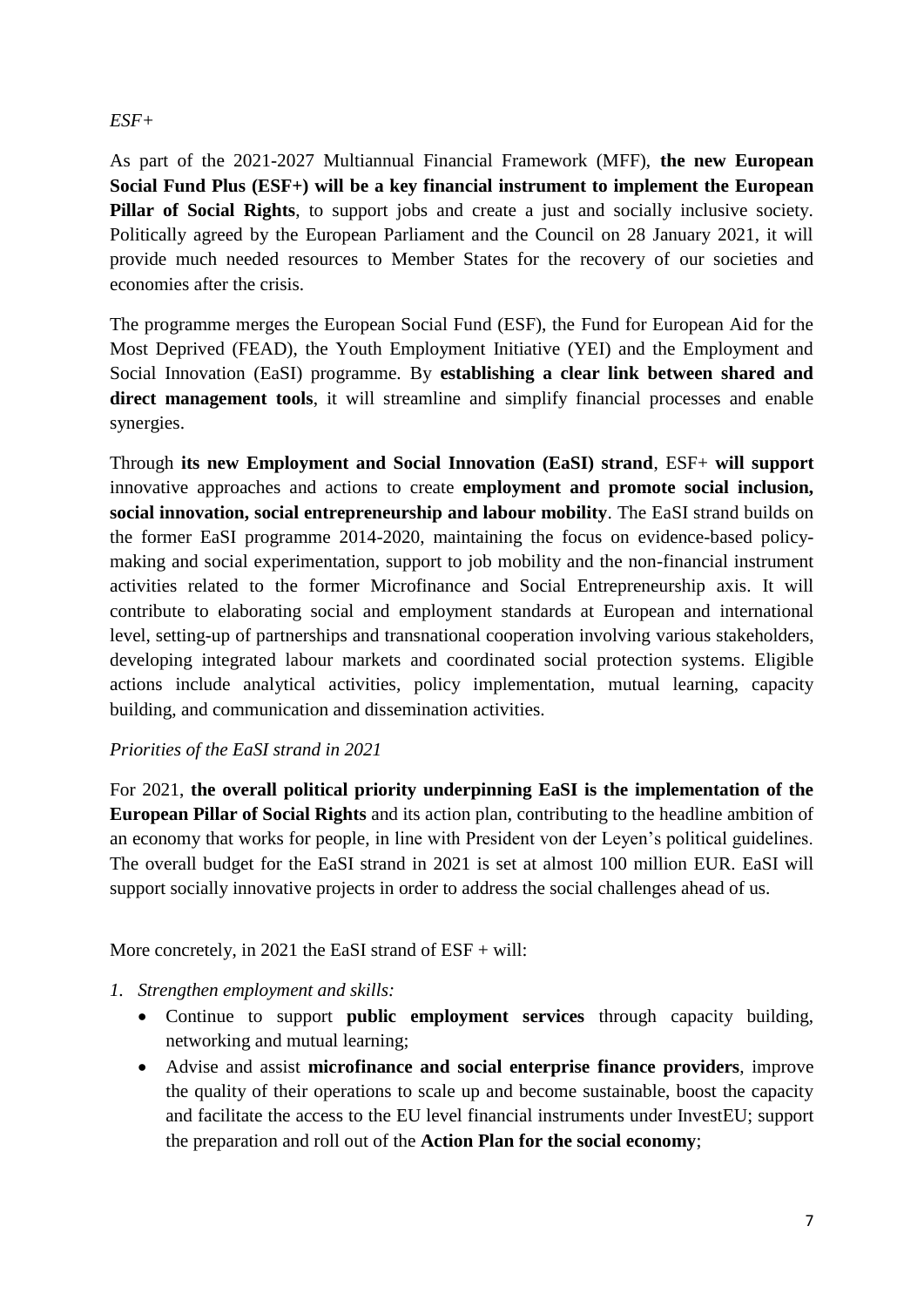- Support **multilingual classification of European skills**, competences, qualifications and occupations, help Europeans to present their skills and achievements in a clear and unified way using the **Europass<sup>2</sup>** ;
- Prepare for the realities of the **new world of work** and support relevant activities (such as in relation to platform work or digitisation);
- Analyse employment and social developments to **support evidence-based decisionmaking.**
- *2. Help improve social protection and inclusion:*
	- Support **networks in the area of social inclusion**, notably to increase the number and quality of outreach activities, mutual learning among members, research activities and input for policy design;
	- Help institutions across the EU **exchange information on social security electronically** through Electronic Exchange of Social Security Information (EESSI) system, faster, more accurately and securely;
	- Analyse issues related to **access to social protection**, facilitate networking and information sharing in this field, support Member States' work on social policy reforms;
	- Through peer reviews, provide the Member States with an opportunity to contribute to **upward social convergence** and the implementation of the European Pillar of Social rights, via exchange of information and benchmarking among the Member States;
	- Continue to further develop the **involvement of social partners and civil society** in the implementation of the Commission's priorities;
	- Monitor, collect data and analyse various cross-sections in the field of **social protection and inclusion**, for instance through microsimulations to support the European Semester process.

# *3. Improve labour markets and labour mobility:*

- Support **fair mobility** in cross-border regions, in particular via EURES cross-border partnerships with full involvement of regional social partners;
- Develop an **integrated EU labour market** with the help of the EURES Targeted Mobility Scheme to facilitate the filling of difficult-to-fill vacancies and a focus on special target groups, covering the provision of direct services to jobseekers and employers;
- Support national authorities and social partners in developing initiatives to better enforce EU and national law in the area of **undeclared work**;
- Analyse the **protection of posted workers, frontier workers, seasonal workers and other EU mobile workers** and ensure their access to information, thereby facilitating capacity building with the social partners' organisations and report on the achievements under cross-border partnerships and targeted mobility schemes.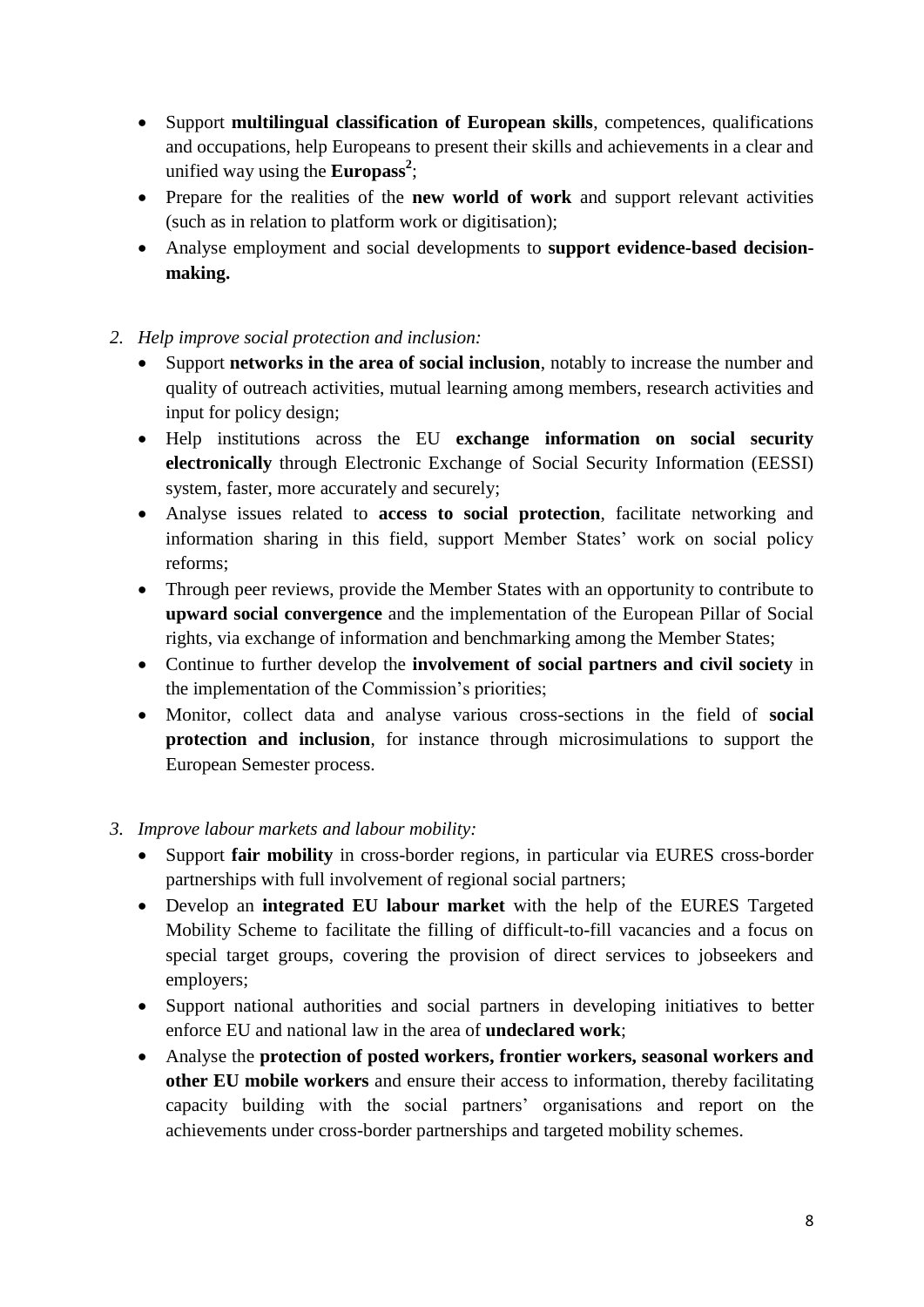- *4. Foster safe and fair working conditions:*
	- Analyse the risk and **impact of COVID-19** on the health and safety of workers;
	- Focus on **health and safety at work**, maintain the network of Senior Labour Inspectors Committee to promote effective and equivalent enforcement of EU-OSH directives;
	- Collect data through surveys to carry out analysis on **occupational disease statistics and labour standards**;
	- Prepare studies to support **legislation on working conditions**.

Multiple cross-cutting activities will help achieve the priorities of the EaSI strand. **Communication and dissemination** will be crucial for the visibility of EaSI, notably mutual learning through exchange of practices, innovative approaches, peer reviews and benchmarking. The 2021 work programme will also continue to put a strong emphasis on events (virtual in the context of the pandemic), guides, reports, informative material and media coverage.

With this 2021 annual work programme, the Commission will establish **National Contact Points** operating on behalf or within the national, regional and/or local authorities to promote the EaSI strand and its results in the Member States and other participating countries. This will help increase the participation in the EaSI strand and assist in **upscaling, replication and/or mainstreaming** of results achieved by EaSI projects.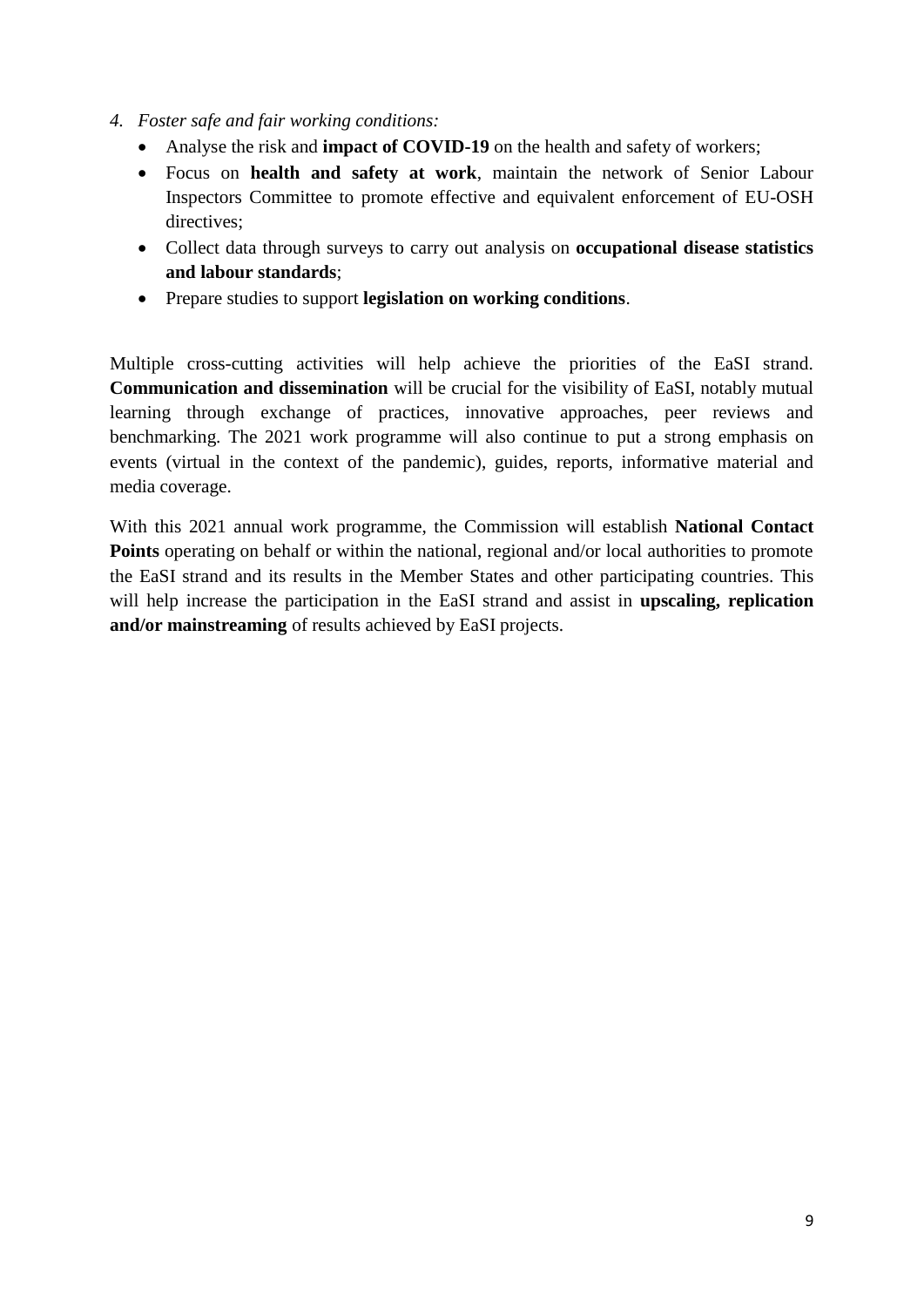# <span id="page-9-0"></span>**Part 2 – Grants, Procurements, Indirect Management and other actions**

# <span id="page-9-1"></span>**1. Introduction**

On the basis of the objectives in the future Regulation of the European Parliament and of the Council on the European Social Fund Plus (ESF+), this work programme contains the actions to be financed and the budget breakdown for year 2021 as follows:

# <span id="page-9-2"></span>**1.1. Budget breakdown**

| <b>Budget Line</b>                                                                                           | Amount                         |
|--------------------------------------------------------------------------------------------------------------|--------------------------------|
| <b>07.020100.05</b> - ESF+ shared management strand - Operational expenditure<br>(Transnational cooperation) | EUR 26 530 200                 |
| <b>07.020400-</b> ESF+ - Employment and Social Innovation strand                                             | EUR 99 982 373                 |
|                                                                                                              | <b>TOTAL   EUR 126 512 573</b> |

# **LEGAL BASIS**

The future Regulation (EU) of the European Parliament and of the Council of establishing the European Social Fund Plus (ESF+), repealing Regulation (EU) No 1296/2013

# <span id="page-9-3"></span>**1.2. Type of actions to be financed**

- for grants (implemented under direct management) (point 2): EUR 47 552 000
- for prizes (implemented under direct management) (point 3): N/A
- for procurement (implemented under direct management) (point 4): EUR 46 841 373
- for actions implemented under indirect management (point 5): EUR 27 495 200
- for contributions to trust funds (point 6): N/A
- for financial instruments (point 7): N/A
- for contributions to blending facilities (point 8): N/A
- for other actions or expenditure (point 9): EUR 4 624 000

# <span id="page-9-4"></span>**2.** *Grants*

The indicative global budgetary envelope reserved for grants under this work programme amounts to EUR 47 552 000.

Budget line 07.020100.05: N/A

Budget line 07.020400: EUR 47 552 000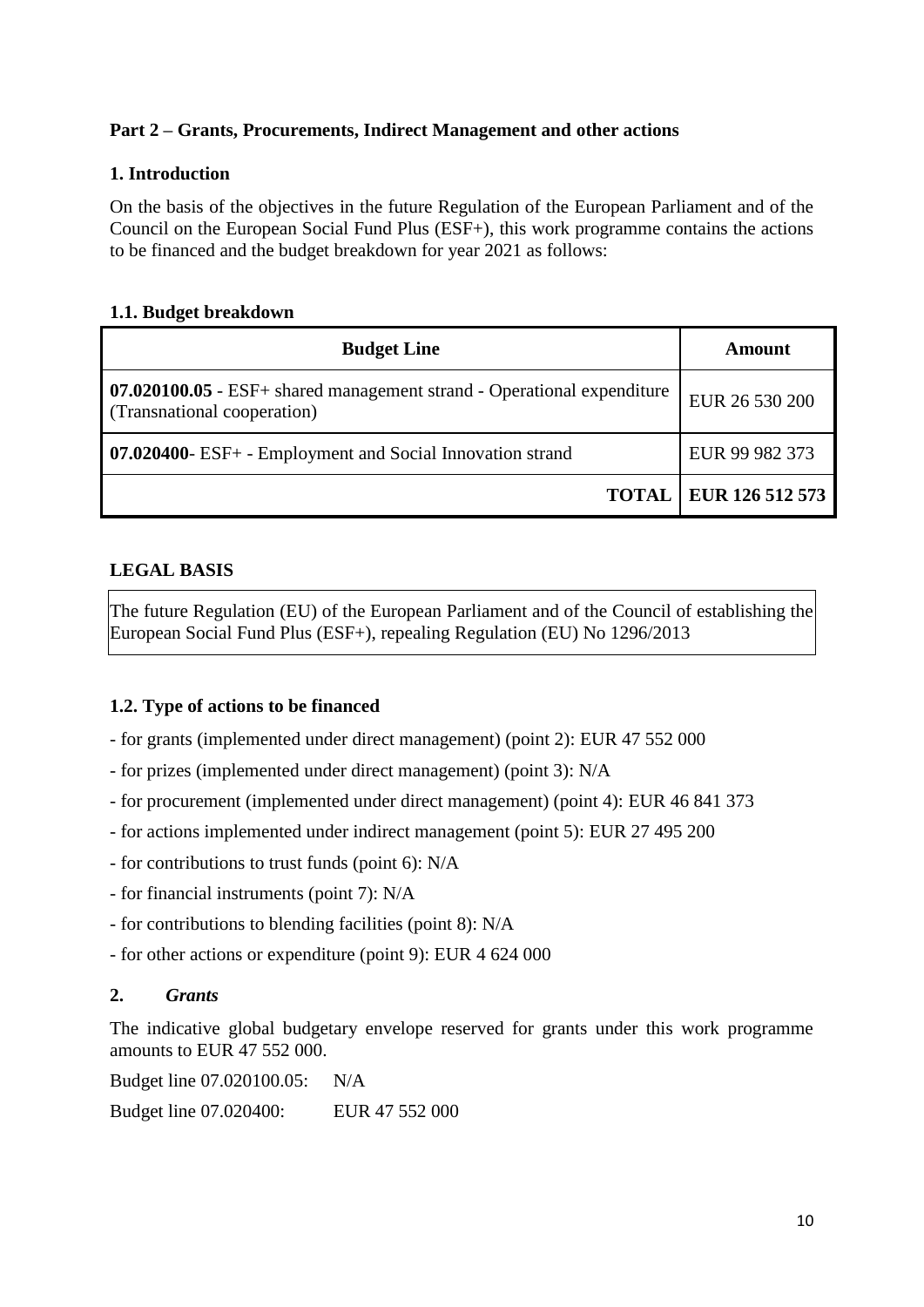## **BUDGET LINE**

**07.020400**- ESF+ - Employment and Social Innovation strand

### <span id="page-10-0"></span>**2.1. Direct grants**

### <span id="page-10-1"></span>**2.1.1. Events organised by the Presidency of the Council of the EU (2021)**

### **Priorities of the year, objectives pursued and expected results**

The EaSI strand will support the deepening of the EU employment and social agenda during the two terms of the rotating Presidency of the Council of the EU with a series of events to be organised by presidencies. The topic and expected results are defined by the Presidency in agreement with the Commission.

# **Description of the activities to be funded**

The Commission will co-fund conferences to provide a platform for Member States and relevant stakeholders to exchange information and good practice notably in the field of occupational safety and health (OSH); Public Employment Services (PES) network board meetings to support the implementation of the EU Presidencies priorities and general support to the implementation of the EU strategy; meetings of the Mutual Information System on Social Protection (MISSOC) network to provide citizens and professional users with up-todate, consistent and user-friendly information about social protection legislation in EU and EFTA countries.

#### **Types of applicants targeted by the direct award of the grant**

These events will fall in two main categories: a) Presidency conferences and b) meetings of permanent EU networks and Committees under the Presidency auspices. The Member State holding the Council Presidency is the beneficiary of the grant to be awarded without a call for proposals on the basis of Article 195(c) of Financial Regulation. These events, which are highly political in nature and which need representation at the highest level both from national authorities and European representatives, are to be organised exclusively by the Member State holding the Presidency. Given the unique role of the Presidency in the framework of EU activities, the Member State responsible for the organisation of the event is considered as a de jure monopoly.

#### **Implementation**

Directly by DG EMPL throughout the year

# <span id="page-10-2"></span>**2.1.2. Direct Grant to the International Commission on Non-Ionizing Radiation Protection (ICNIRP)**

### **Priorities of the year, objectives pursued and expected results**

The objective of this action is to provide information and updated scientific information to maintain Directive 2013/35/EU adapted to the scientific developments. The ICNIRP, an independent research organization, provides a unique scientific advice and guidance on the health effects of non-ionizing radiation (NIR) to protect people, including workers, from detrimental NIR exposure. The work and independency of ICNIRP are recognised worldwide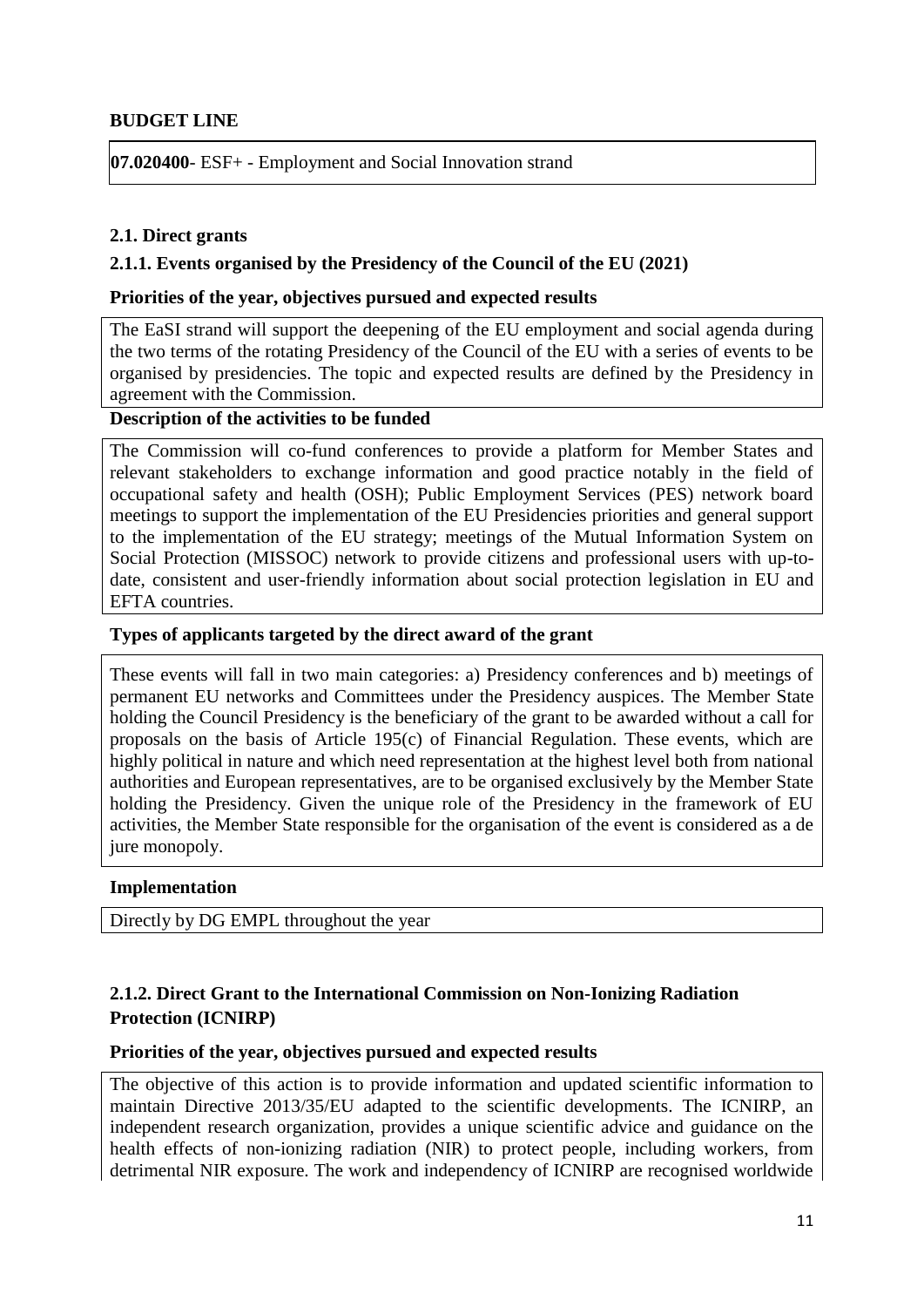and meet the criteria of expertise expected from them within the limits of available scientific knowledge and evidence. The action proposed by ICNIRP will contribute to keeping scientific knowledge and evidence-base in the area of NIR up-to-date and, consequently, to underpinning policy developments in this field.

# **Description of the activities to be funded**

Dissemination of information and advice on the potential health hazards of exposure to nonionising radiation.

# **Types of applicants targeted by the direct award of the grant**

According to Article 195(f) of the Financial Regulation, grants may be awarded without a call for proposals for actions with specific characteristics that require a particular type of body on account of its technical competence, its high degree of specialisation or its administrative power, on condition that the actions concerned do not fall within the scope of a call for proposals. ICNIRP is an independent organisation consisting of high-level internationally recognised multinational experts. ICNIRP has a unique expertise and it gives recommendations on limiting exposure for the frequencies in the different non-ionising radiation (NIR) subgroups. It develops and publishes Guidelines, Statements, and reviews which are used by national and international bodies, such as the European Commission (for Electromagnetic Fields Directive 2013/35/EU, for example) and the World Health Organization.

## **Implementation**

Directly by DG EMPL

# <span id="page-11-0"></span>**2.1.3. Direct grant to the International Agency for Research on Cancer (IARC) Monographs Programme**

# **Priorities of the year, objectives pursued and expected results**

Support the International Agency for Research on Cancer (IARC) in order to continue to provide authoritative, up-to-date evaluations of environmental and occupational exposures that may present carcinogenic hazards to human beings, and to disseminate the results worldwide as printed books and in electronic form by online internet access.

# **Description of the activities to be funded**

Provide and distribute authoritative, up-to-date evaluations of environmental and occupational exposure that may present hazards to human health, and to disseminate the results world-wide as printed books and in electronic form by online internet access. The IARC Monographs are of high value to the work of the Commission and its associated scientific committees, by providing updated and reliable scientific evaluations on risks derived from exposure to carcinogenic substances. The scientific committees then produce recommendations and opinions on limit values for chemicals based on IARC Monographs (among other relevant literature). Those recommendations are further used by the Commission to propose European objectives in the form of indicative or binding occupational exposure limit values for the protection of workers from chemical risk.

# **Types of applicants targeted by the direct award of the grant**

According to Article 195 (f) of the Financial Regulation, grants may be awarded without a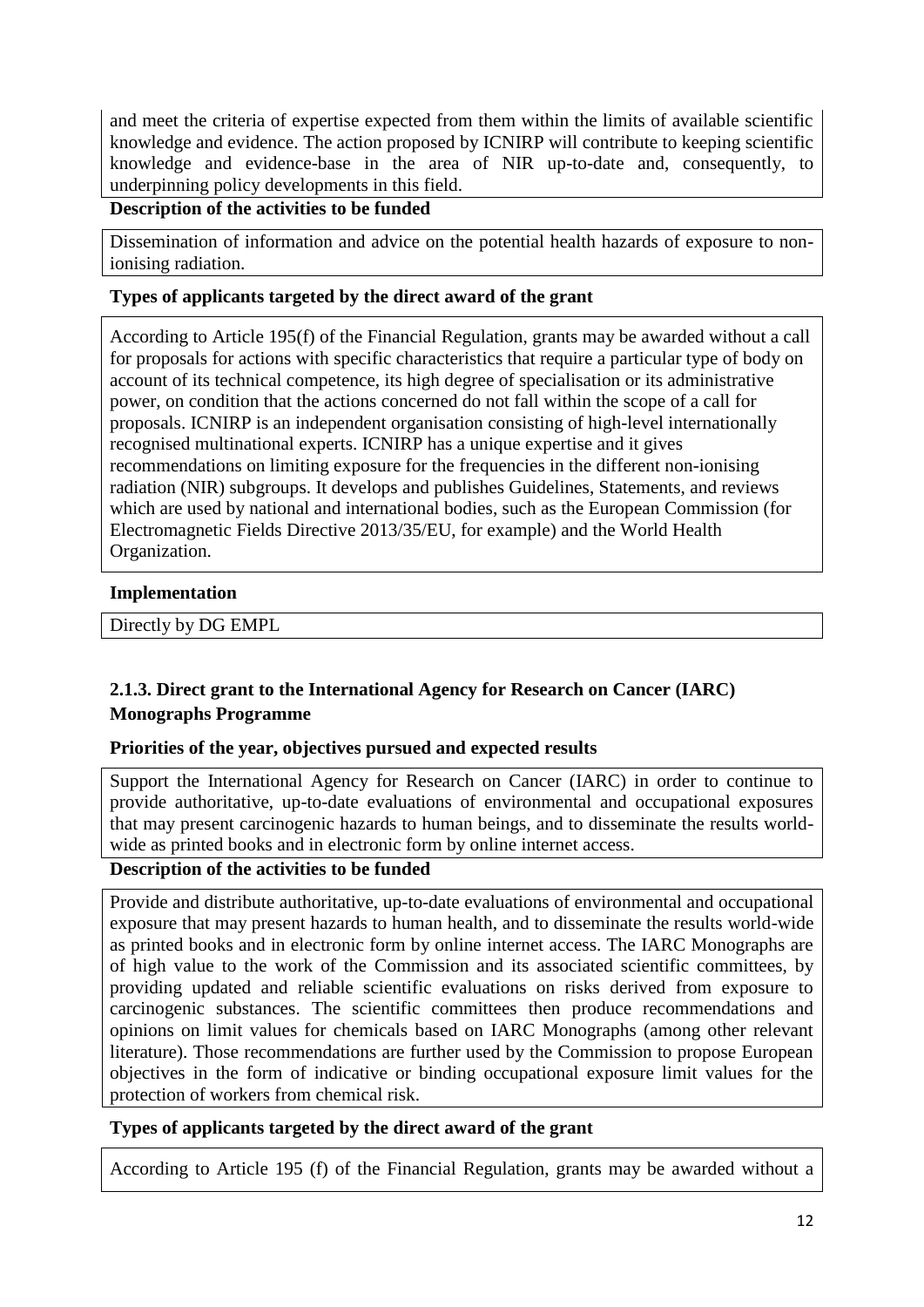call for proposals for actions with specific characteristics that require a particular type of body on account of its technical competence, its high degree of specialisation or its administrative power, on condition that the actions concerned do not fall within the scope of a call for proposals. The International Agency for Research on Cancer (IARC) is a unique specialized cancer agency of the World Health Organization. The agency provides advice to the Commission underpinning EU OSH legislation in the area of chemical agents, in particular related to carcinogens and mutagens.

# **Implementation**

Directly by DG EMPL

# <span id="page-12-0"></span>**2.1.4. Direct grant to OECD: Monitoring inequalities for inclusive policy responses to the COVID-19 crisis**

# **Priorities of the year, objectives pursued and expected results**

Deepen and enhance the analysis of major trends, drivers and impacts of inequalities along selected key dimensions, to support the design and implementation of inclusive and sustainable policy responses to the COVID-19 crisis, with a focus on two work strands:

(i) Work Package I: "Geographic inequalities in incomes and earnings - Phase II". The project aims at enhancing comparability and securing access to administrative household income data, as a basis for sound analysis of trends and persistence in geographic disparities in income levels, income inequality and poverty (at the sub-national or even local, city-wide levels)

(ii) Work Package II: "Dimensions of economic insecurity and income instability". The project aims at analysing economic insecurity and income instability making use of innovative data and methods. The study will go beyond the standard annual income perspective, review the gaps in current analyses and explore data and methods to address them. The focus will be on the following research questions:

1. How economically insecure are households in EU and OECD countries?

2. Is income instability on the rise? Evidence from infra-annual income data

3. Can new data sources and analytical methods contribute to the analysis of economic insecurity?

# **Description of the activities to be funded**

The main output for Work Package I will be:

• A publication (research paper/report) with analyses of geographic income inequalities. It will focus on geographic income disparities and inequality at subnational level with countryspecific thematic spotlights.

• A policy brief

• An EU/OECD technical workshop with stakeholders to discuss conceptual challenges and findings from Work Package I.

The main output for Work Package II will be:

• A publication (research paper/report) containing analyses on economic insecurity and income instability across EU countries. It will discuss new data sources and methods to measure economic insecurity and income instability as well as their relation between with other indicators of living conditions.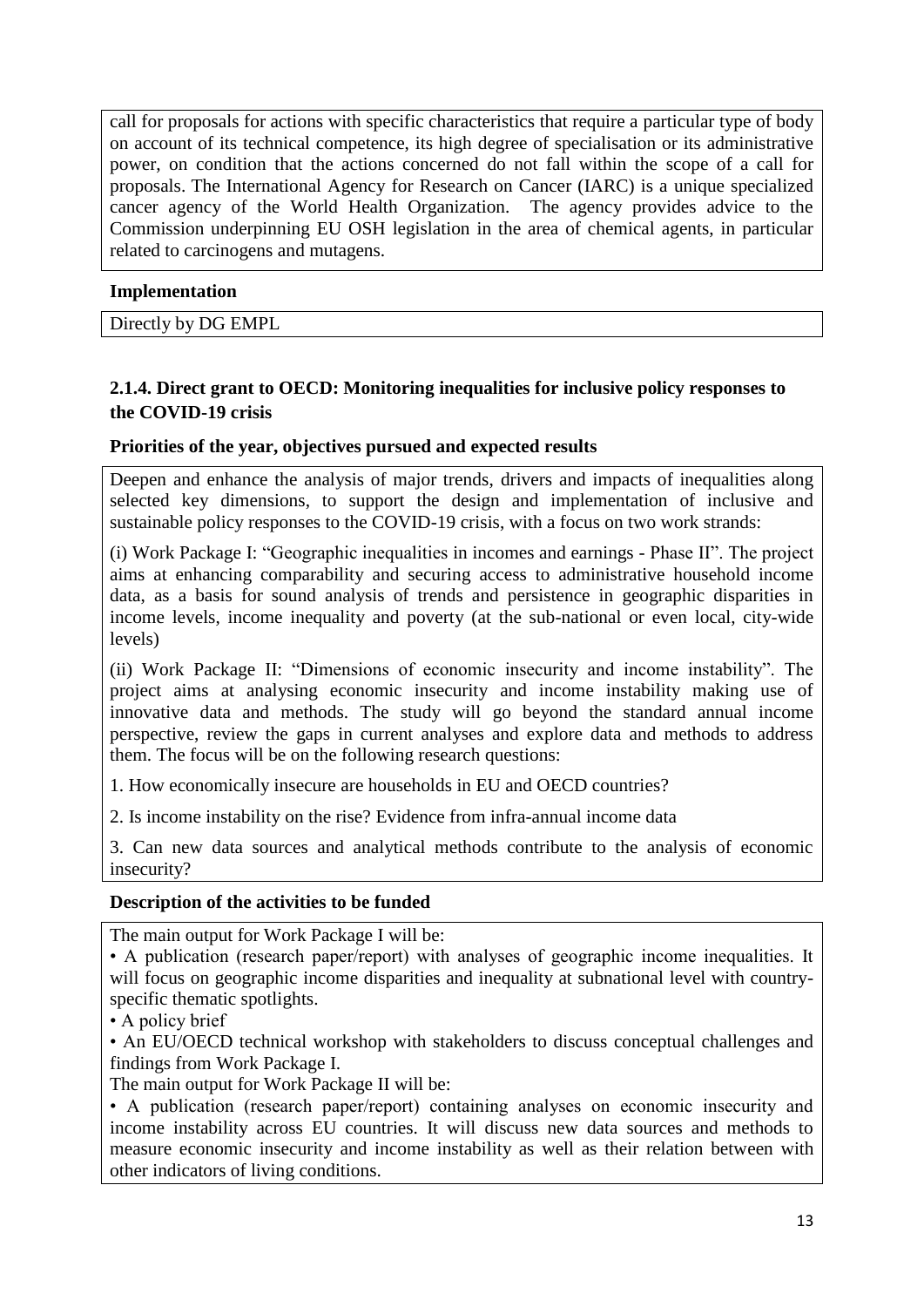## • A policy brief

• An EU/OECD technical workshop with stakeholders to discuss conceptual challenges and findings from Work Package I.

• A series of Open Webinars where experts on economic security and income instability will present their recent research to EU/OECD staff and the research community

# **Types of applicants targeted by the direct award of the grant**

According to Article 195(f) of the Financial Regulation, grants may be awarded without a call for proposals for activities with specific characteristics that require a particular type of body, in this case the OECD, on account of its technical competence, its high degree of specialisation or its administrative power, on condition that the activities concerned do not fall within the scope of a call for proposals. The direct award will be duly substantiated in the individual award decision which will be adopted at a later stage.

## **Implementation**

Directly by DG EMPL

# <span id="page-13-0"></span>**2.1.5. Labour Force Survey (LFS)**

## **Priorities of the year, objectives pursued and expected results**

European statistics are needed for the programming and implementation of EU policies in the area of employment, skills, social affairs and labour mobility. The priorities in 2021 will include to further develop the analytical capacity of the DG's priorities for quality statistics allowing monitoring of developments and trends in the EU in the following areas: employment and labour markets. In this context, timeliness of the data, as well as availability of data on dynamic aspects of labour markets is of particular importance. The data collected provide input to the European Semester and the work of the Employment Committee (EMCO) and the Social Protection Committee (SPC), and the collection of labour market policy statistics and expansion of the data collection cover new arising needs.

# **Description of the activities to be funded**

The Labour Force Survey (LFS) is an important source of information on the situation and trends in the EU labour market. The project will support LFS by financing grants to the Member States for projects aiming at implementing pilot studies, in particular on digital platform employment.

The EU-LFS (EU Labour Force Survey) will be complemented in 2022 with a pilot study module on digital platform employment. It requires preparatory work in Member States, e.g., drafting and testing the questionnaires, to start as of 01/04/2021. For proposals under this action, exceptionally costs incurred as from 01/04/2021 are eligible and may be declared even if the related activities have been implemented prior to proposal submission.

### **Types of applicants targeted by the direct award of the grant**

To be eligible, applicants must:

- be National Statistical Institutes (NSI) and other National Authorities identified in the list referred to in Article 5 of Regulation (EC) No 223/2009 and responsible for the development, production and dissemination of European statistics; and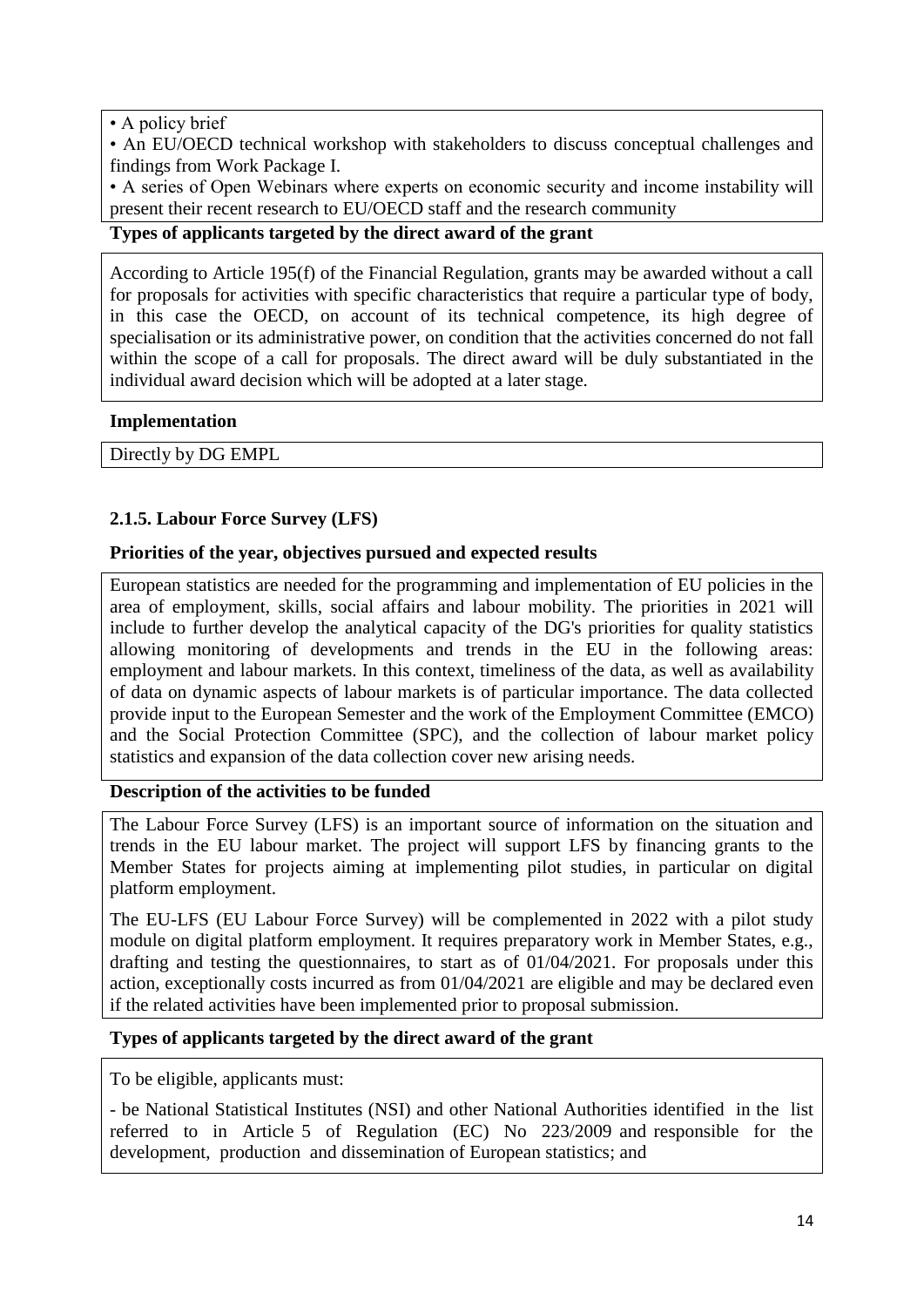- be properly constituted and registered in one of the EU Member States or EFTA countries.

According to Article 195(f) of the Financial Regulation, grants may be awarded without a call for proposals for activities with specific characteristics that require a particular type of body on account of its technical competence, its high degree of specialisation or its administrative power, on condition that the actions concerned do not fall within the scope of a call for proposals. Authorities identified in the list above-mentioned fulfill this condition.The individual award decisions substantiating the specific characteristics of the activities and the particular technical competence, high degree of specialisation or administrative power of the beneficiaries will be adopted at a later stage by ESTAT.

# **Implementation**

Through a co-delegation to ESTAT

# <span id="page-14-0"></span>**2.1.6. European Occupational Diseases Statistics (EODS) pilot**

# **Priorities of the year, objectives pursued and expected results**

The activity supports the development of the administrative data collection on European Occupational Diseases Statistics (EODS). The data is necessary to address the need to provide solid evidence basis for the analysis of performance of Member States and the EU in effectively preventing major workplace risks.

## **Description of the activities to be funded**

Data collection on European occupational disease statistics in all Member States.

# **Types of applicants targeted by the direct award of the grant**

To be eligible, applicants must:

- be National Statistical Institutes (NSI) and other National Authorities identified in the list referred to in Article 5 of Regulation (EC) No 223/2009 and responsible for the development, production and dissemination of European statistics; and

- be properly constituted and registered in one of the EU Member States or EEA countries.

According to Article 195(f) of the Financial Regulation, grants may be awarded without a call for proposals for activities with specific characteristics that require a particular type of body on account of its technical competence, its high degree of specialisation or its administrative power, on condition that the actions concerned do not fall within the scope of a call for proposals. Authorities identified in the list above-mentioned fulfill this condition.

The individual award decisions substantiating the specific characteristics of the activities and the particular technical competence, high degree of specialisation or administrative power of the beneficiaries will be adopted at a later stage by ESTAT.

# **Implementation**

Through a co-delegation to ESTAT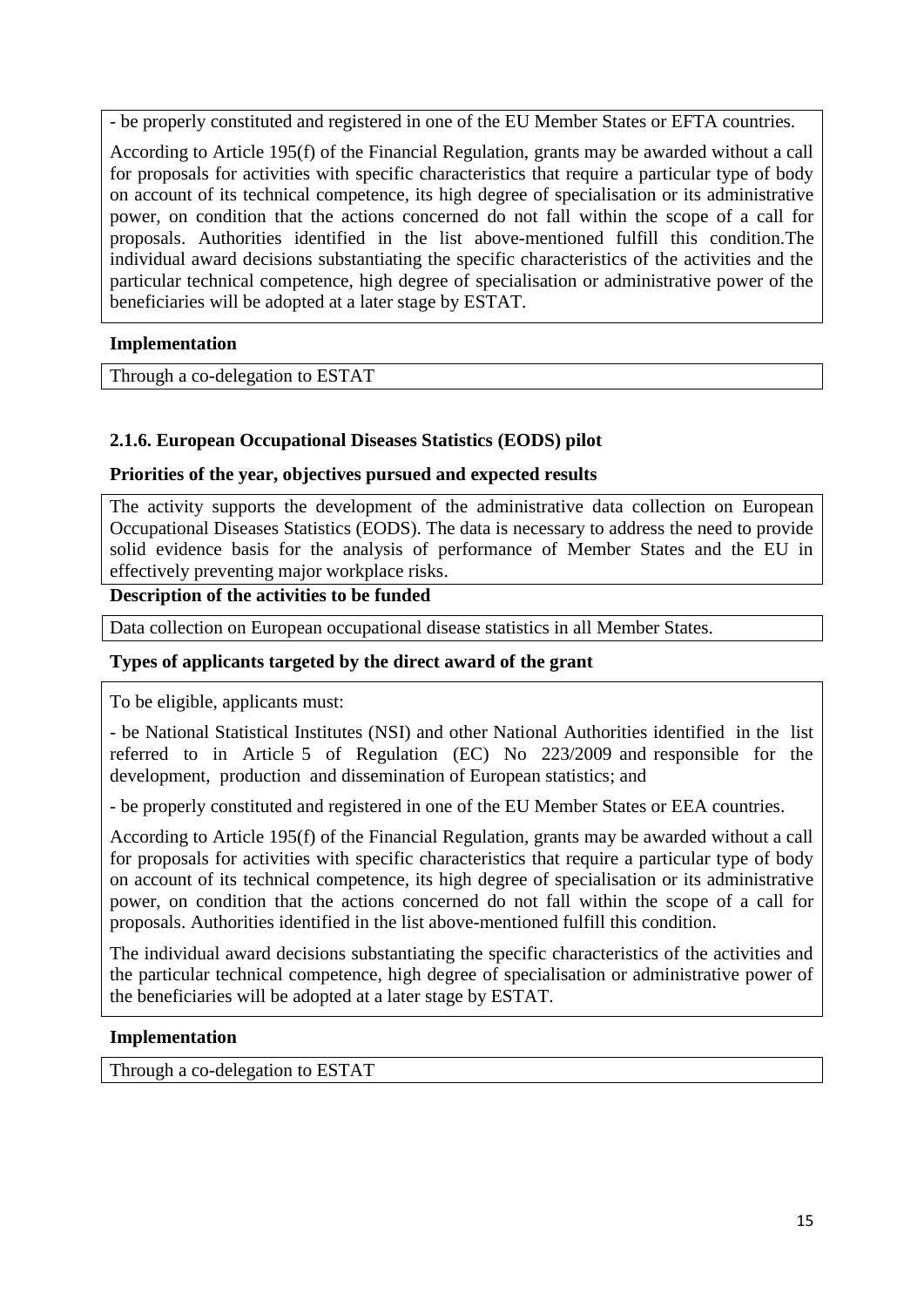# <span id="page-15-0"></span>**2.1.7. European System of integrated Social Protection Statistics (ESSPROS)**

## **Priorities of the year, objectives pursued and expected results**

The aim of the ESSPROS (European system of integrated social protection statistics) is to produce better data for the monitoring of social protection policies in the Member States, as well as the effectiveness and efficiency of social protection systems. Such information is particularly relevant for the European Semester.

Grants will be awarded to Member States and EFTA countries to help them:

- improve the timeliness and quality of ESSPROS statistics (delivery of ESSPROS data, including early estimates, by the agreed voluntary deadlines and benefitting from links with National Accounts); and

- extend data on beneficiaries beyond pensioners.

### **Description of the activities to be funded**

The activity supports the development of the ESSPROS (European system of integrated social protection statistics) data collection with a focus on 1) improvements in timeliness and in the links between ESSPROS and National Accounts; and 2) the collection of data on beneficiaries of benefits other than pensions.

## **Types of applicants targeted by the direct award of the grant**

To be eligible, applicants must:

- be National Statistical Institutes (NSI) and other National Authorities identified in the list referred to in Article 5 of Regulation (EC) No 223/2009 and responsible for the development, production and dissemination of European statistics, and

- be properly constituted and registered in one of the EU Member States or EFTA countries.

According to article 195 (f) of Financial Regulation, grants may be awarded without a call for proposals to particular bodies for activities with specific characteristics that require a particular type of body on account of its technical competence its high degree of specialisation or its administrative power, on condition that the activities concerned do not fall within the scope of a call for proposals. Authorities identified in the list above-mentioned fulfill this condition.

The individual award decisions substantiating the specific characteristics of the activities and the particular technical competence, high degree of specialisation or administrative power of the beneficiary will be adopted at a later stage by ESTAT.

# **Implementation**

Through a co-delegation to ESTAT

# <span id="page-15-1"></span>**2.1.8. Integrated European Social Statistics (IESS) Regulation**

### **Priorities of the year, objectives pursued and expected results**

European statistics are needed for the programming and implementation of EU policies in the area of employment, skills, social affairs and labour mobility. The priorities in 2021 will include the continued cooperation with ESTAT to further develop the analytical capacity of the DG's priorities for quality statistics allowing monitoring of developments and trends in the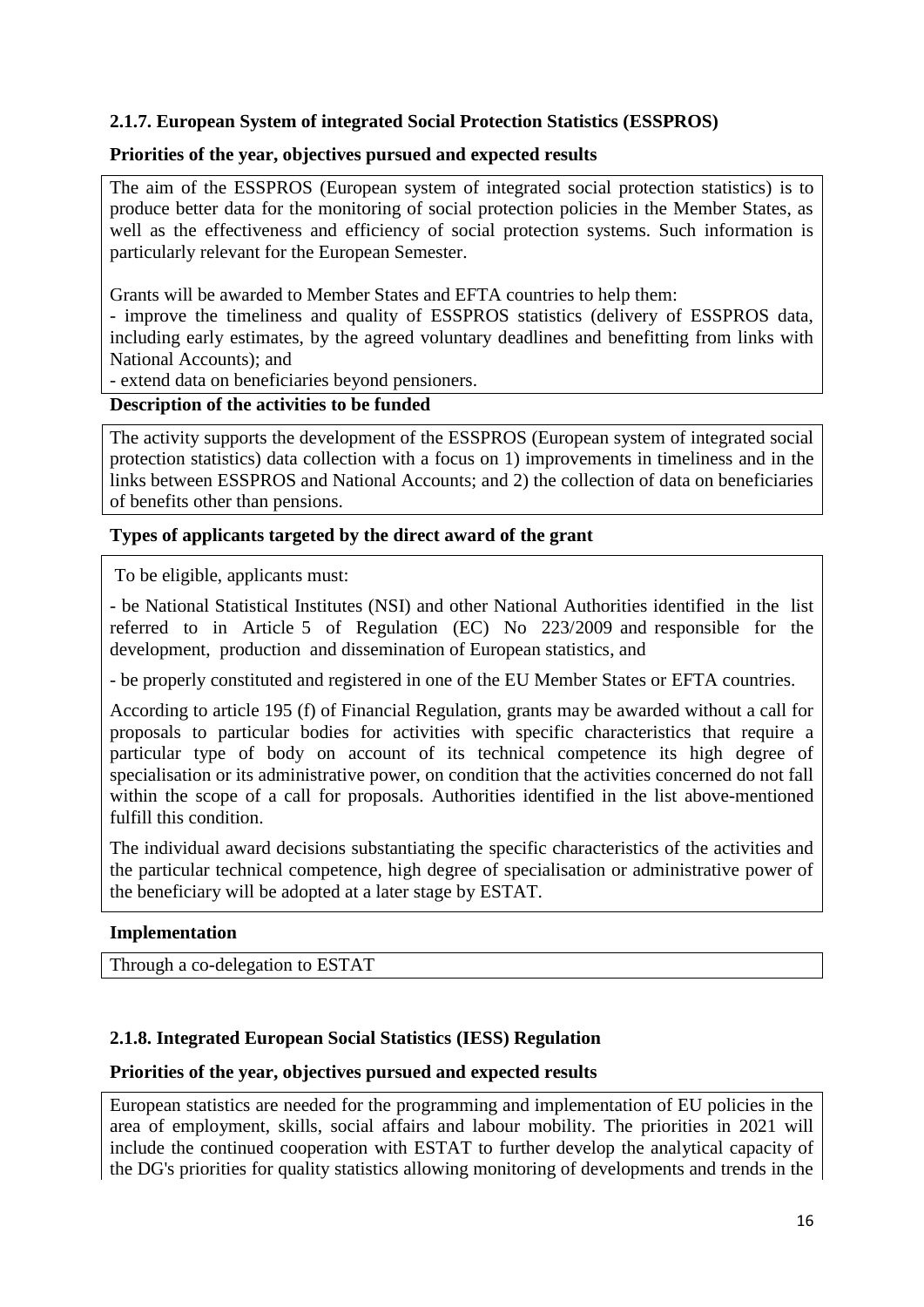EU in the following areas: employment and labour markets, poverty and social exclusion, health and disability, efficiency and effectiveness of the welfare state, skills and training. In this context, timeliness of the data, as well as availability of data on dynamic aspects of labour markets and poverty is of particular importance. The data collected provide input to the European Semester and the work of EMCO and SPC, and the collection of labour market policy statistics and expansion of the data collection cover new arising needs.

The project will support, through grants, the national statistical institutes of the Member States in the general implementation of the IESS regulation. It will lead to more comparable information on employment and unemployment, income and living conditions, quality of life and improved timeliness of the data.

# **Description of the activities to be funded**

Support full implementation of the IESS Regulation<sup>12</sup> including to strengthen comparability, timeliness and coverage of data (regional and income data in the EU Statistics on Income and Living Conditions (EU-SILC), etc.), as well as implementation of LFS and SILC modules on specific detailed topics and *ad hoc* subjects concerning the labour market and income and living conditions by adding each year a set of variables to supplement the core EU-LFS and EU-SILC.

The EU-LFS (EU Labour Force Survey) and the EU-SILC (EU Statistics on Income and living Conditions) are being modernised with the implementation from 2021 of the IESS Regulation establishing a common framework for European statistics relating to persons and households.

The associated actions to be implemented in 2022 (including the 2022 modules and ad hoc subject) would require preparatory work to start as of 01/04/2021. For proposals under this action, exceptionally costs incurred as from 01/04/2021 are eligible and may be declared even if the related activities have been implemented prior to proposal submission.

# **Types of applicants targeted by the direct award of the grant**

To be eligible, applicants must:

- be National Statistical Institutes (NSI) and other National Authorities identified in the list referred to in Article 5 of Regulation (EC) No 223/2009 and responsible for the development, production and dissemination of European statistics, and

- be properly constituted and registered in one of the EU Member States or EFTA countries.

According to Article 195(f) of the Financial Regulation, grants may be awarded without a call for proposals for activities with specific characteristics that require a particular type of body on account of its technical competence, its high degree of specialisation or its administrative power, on condition that the actions concerned do not fall within the scope of a call for proposals. Authorities identified in the list above-mentioned fulfill this condition.

The individual award decisions substantiating the specific characteristics of the activities and the particular technical competence, high degree of specialisation or administrative power of the beneficiaries will be adopted at a later stage by ESTAT.

# **Implementation**

 $\overline{a}$ 

<sup>&</sup>lt;sup>12</sup> Regulation (EU) 1700/2019 of the European Parliament and of the Council of 10 October 2019 establishing a common framework for European statistics relating to persons and households, based on data at individual level collected from samples, OJ L 261I , 14.10.2019, p. 1.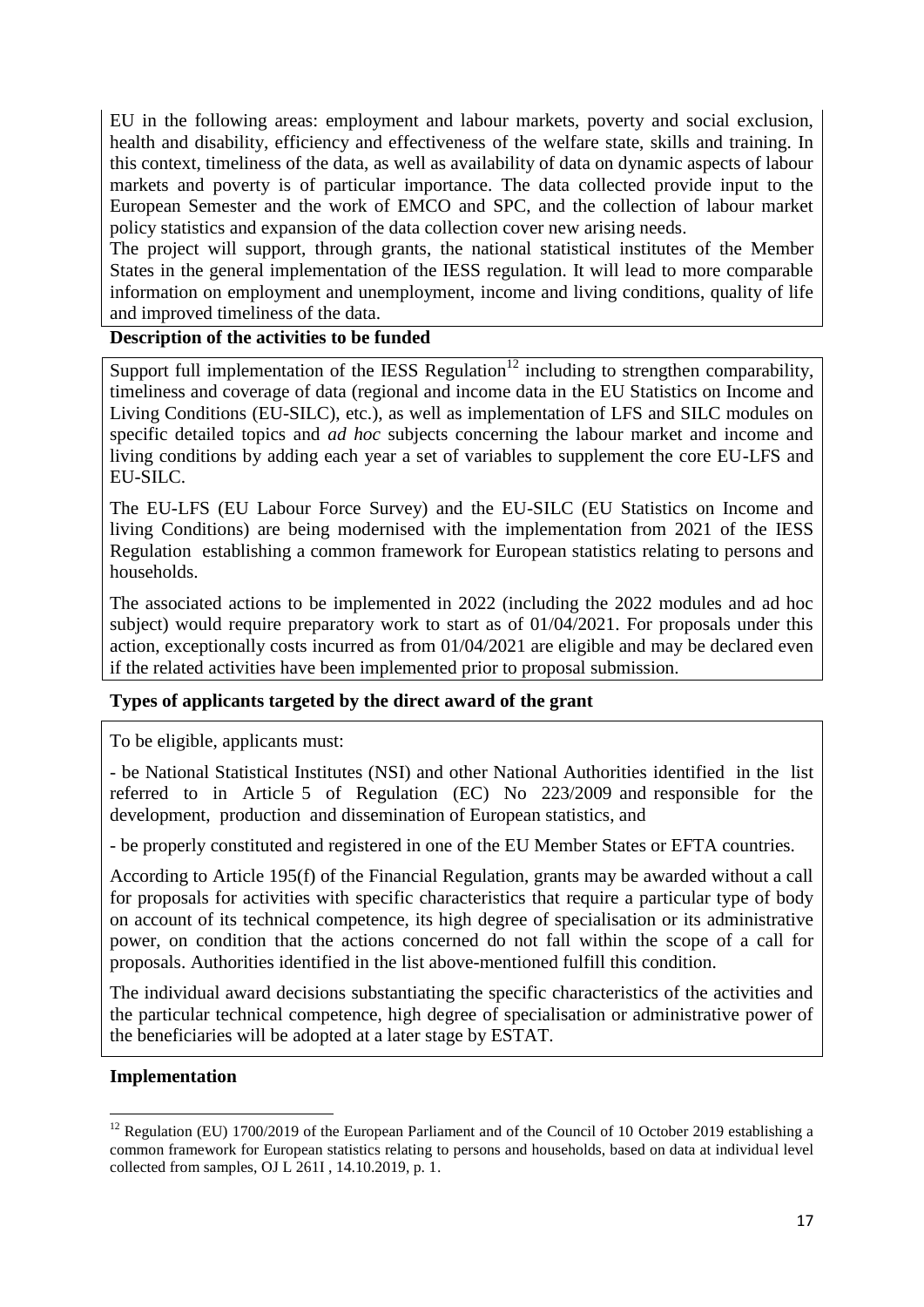Through a co-delegation to ESTAT

# <span id="page-17-0"></span>**2.1.9. Euronews Real Economy Magazine**

## **Priorities of the year, objectives pursued and expected results**

Three episodes on EMPL-related topics to be broadcasted on TV and disseminated via web and social media. The objective is to raise awareness among the general public on DG EMPL related activities and topics via the established TV magazine "Real Economy", which is distributed on air, online and via social media. Euronews is specialised in reporting on EU affairs from a European perspective on a multilingual basis and contributes to a sense of European identity. Its magazine Real Economy is specialised in economic, social and employment related matters and is targeted at an interested audience in this area. The action will allow to reach out to new audiences strengthening the visibility of the measures undertaken to implement the European Pillar of Social Rights. In 2020 Real Economy reached around 10.2 million individuals on TV and had 484,000 page views. Its content pieces were posted on social media, generating together 12.4 million impressions, close to 6,200 comments and 111,400 interactions.

**Description of the activities to be funded** 

Direct grant to Euronews for reporting on employment and social affairs related issues via Real Economy Magazine.

The planning of the episodes to be broadcasted will be done in close cooperation with Euronews and DG ECFIN who is also contributing to finance the magazine "Real Economy".

### **Types of applicants targeted by the direct award of the grant**

A direct grant will be awarded to Euronews, in accordance with Article 195(f) of the Financial Regulation, to cover the production of episodes for the "Real Economy" magazine. Those episodes will illustrate a series of topical issues and the impact of EU policies and funding on employment and social affairs. The justification for selecting Euronews, in view of its technical competence and high degree of specialisation in relation to the objective pursued, will be further elaborated in the award decision.

### **Implementation**

<span id="page-17-1"></span>Through a co-delegation to ECFIN

### **2.2. Calls for proposals**

# <span id="page-17-2"></span>**2.2.1. Framework partnership agreements and annual operating grants to support EU level Social NGO Networks**

### **Priorities of the year, objectives pursued and expected results**

EU level Social NGO Networks active in the areas of social inclusion and poverty reduction are instrumental in the implementation of many of the principles expressed in the European Pillar of Social Rights. They particularly focus on those aiming at ensuring access to adequate social protection throughout the life cycle – from tackling child poverty, to active age population, and rights for adequate old age income support (Principles 11 to 16) – and tackling barriers to social inclusion of certain particularly disadvantaged groups such as the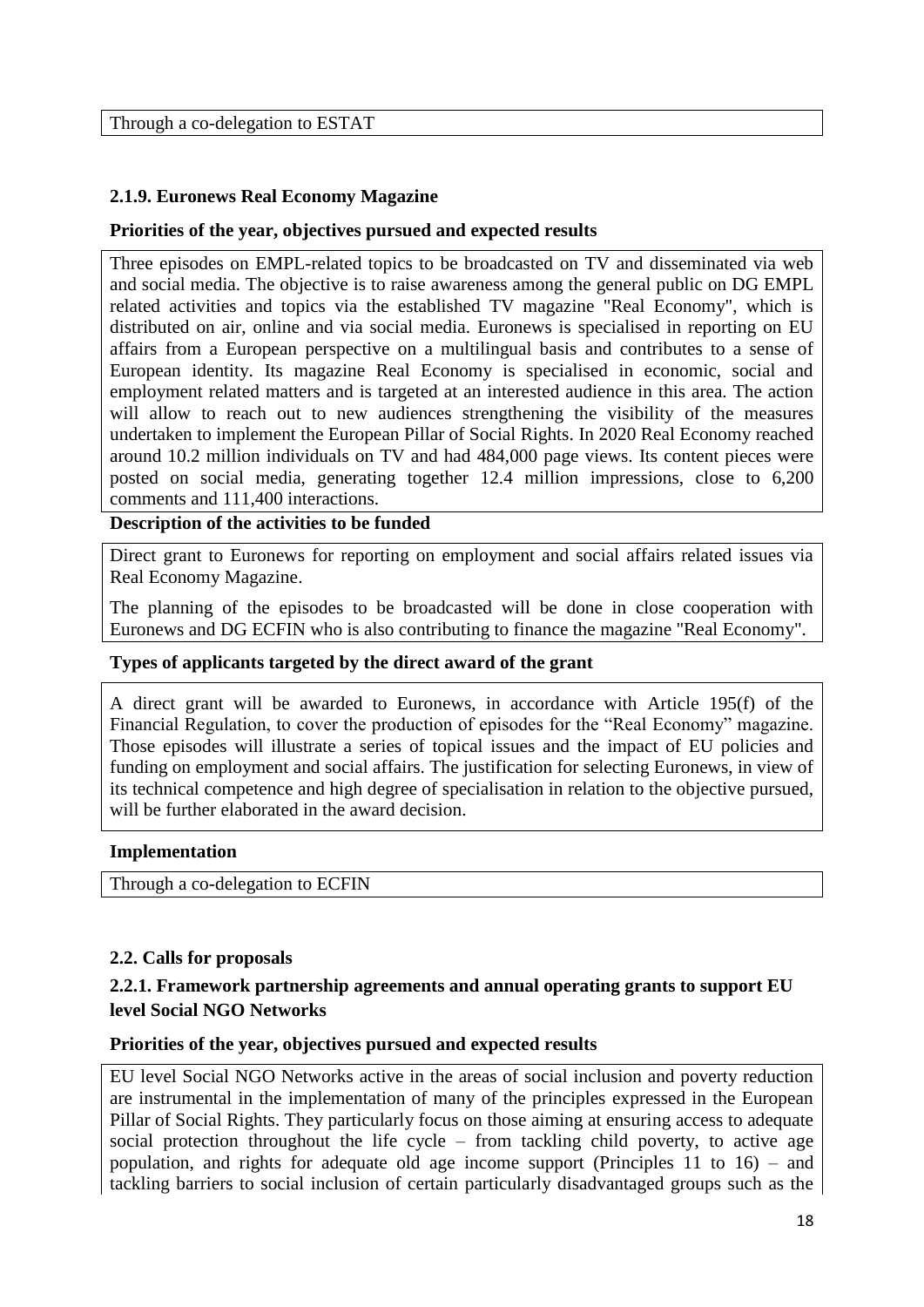inclusion of people with disabilities (Principle 17), and housing and assistance for the homeless (Principle 19). NGO networks are also involved in DG EMPL's files related to education, gender equality, equal opportunities, work life balance, social protection, long-term care etc. and thus to the related principles of the European Pillar of Social Rights.

This partnership will enhance the capacities of these networks to contribute actively to the development and implementation of the EU policies in this area.

The Commission expects:

- to benefit from the networks' expertise as regards the challenges (and ways to tackle them) that vulnerable groups of citizens face in the various Member States; and

- to be supported in its outreach activities at EU, national and local levels with the aim of ensuring awareness, contribution to and implementation of EU level policies and initiatives in the areas of the promotion of social inclusion and poverty reduction.

# **Description of the activities to be funded**

The call aims at setting up 4-year Framework Partnership Agreements (FPA) with networks active in the area of social inclusion for the period 2022-2025 and awarding the first annual operating grants for 2022. The activities to be funded include, among others, outreach activities, mutual learning among members, research activities and input for policy design.

# **Types of applicants targeted by the call**

Only single applicants are eligible.

Applicant organisations, established as formal networks, must be European-level organisations which are:

a) legal entities properly established and registered in one of the eligible countries participating in the programme;

b) non-governmental, non-profit-making, and independent of industry, commercial and business or other conflicting interests;

c) whose mission falls under the objectives and scope of the relevant priorities of this call for proposals;

d) which have national member organisations in at least fourteen (14) Member States of the European Union;

e) whose members are mainly non-profit organisations; and

f) which are mandated by their members, through a Management Board or other administrative forum, to represent these members at the EU level and to be responsible for the activities of the network.

### **Implementation**

Directly by DG EMPL

# <span id="page-18-0"></span>**2.2.2. Framework partnership agreements and annual operating grants to support networks active in the areas of social enterprise and microfinance support**

### **Priorities of the year, objectives pursued and expected results**

Social enterprises and microenterprises are instrumental in the implementation of many of the principles expressed in the European Pillar for Social Rights. In particular, they play a key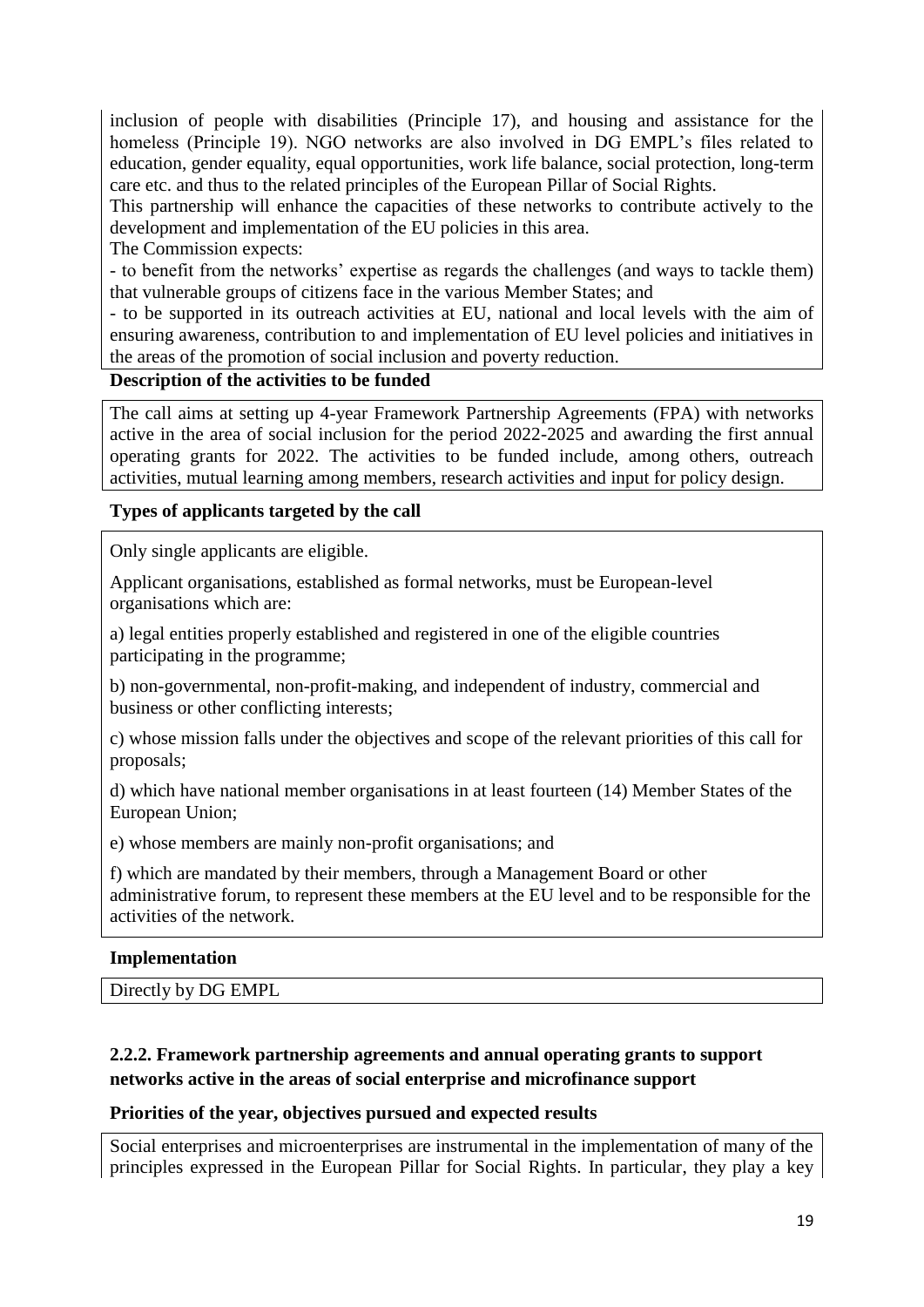role in delivering the following principles of the Pillar: equal opportunities (principle 3), active support to employment (principle 4), secure and adaptable employment (principle 5), inclusion of people with disabilities (principle 17), long-term care (principle 18) and access to essential services (principle 20). To support the development in this field, the Commission cooperates with EU level networks in its outreach activities at EU, national and local levels. EU level networks are also key partners in the consultation and implementation of the upcoming Action Plan for Social Economy, as well as on a number of other policy files such as long-term care, green transition and social innovation.

This partnership will enhance the capacities of these networks to contribute actively to the development and implementation of the EU policies in this area.

The Commission expects:

- to benefit from the networks' expertise as regards the challenges (and ways to tackle them) that social enterprises, micro-enterprises and their support organisations/intermediaries face in the various Member States;

- and to be supported in its outreach activities at EU, national and local levels with the aim of ensuring awareness, contribution to and implementation of EU level policies and initiatives in the areas of social enterprise and microfinance support.

# **Description of the activities to be funded**

The call aims at setting up 4-year Framework Partnership Agreements with networks active in the areas of microfinance and social enterprise support, for the period 2022-2025 and awarding the first annual operating grants for 2022. The activities to be funded include, among others, outreach activities, mutual learning among members, research activities and input for policy design.

## **Types of applicants targeted by the call**

Only single applicants are eligible.

Applicant organisations established as formal networks must be European-level organisations:

(a) which are legal entities properly established and registered in one of the eligible countries participating in the Programme;

(b) which are non-governmental, non-profit-making, and independent of industry, commercial and business or other conflicting interests;

(c) whose mission falls under the objectives and scope of the priorities established under each relevant section of the call for proposals;

(d) which have national member organisations in at least fourteen (14) Member States of the European Union;

(e) which are mandated by their members, through a Management Board or other administrative forum, to represent these members at the EU level and to be responsible for the activities of the network.

### **Implementation**

Directly by DG EMPL

### <span id="page-19-0"></span>**2.2.3. Activities to tackle undeclared work**

**Priorities of the year, objectives pursued and expected results**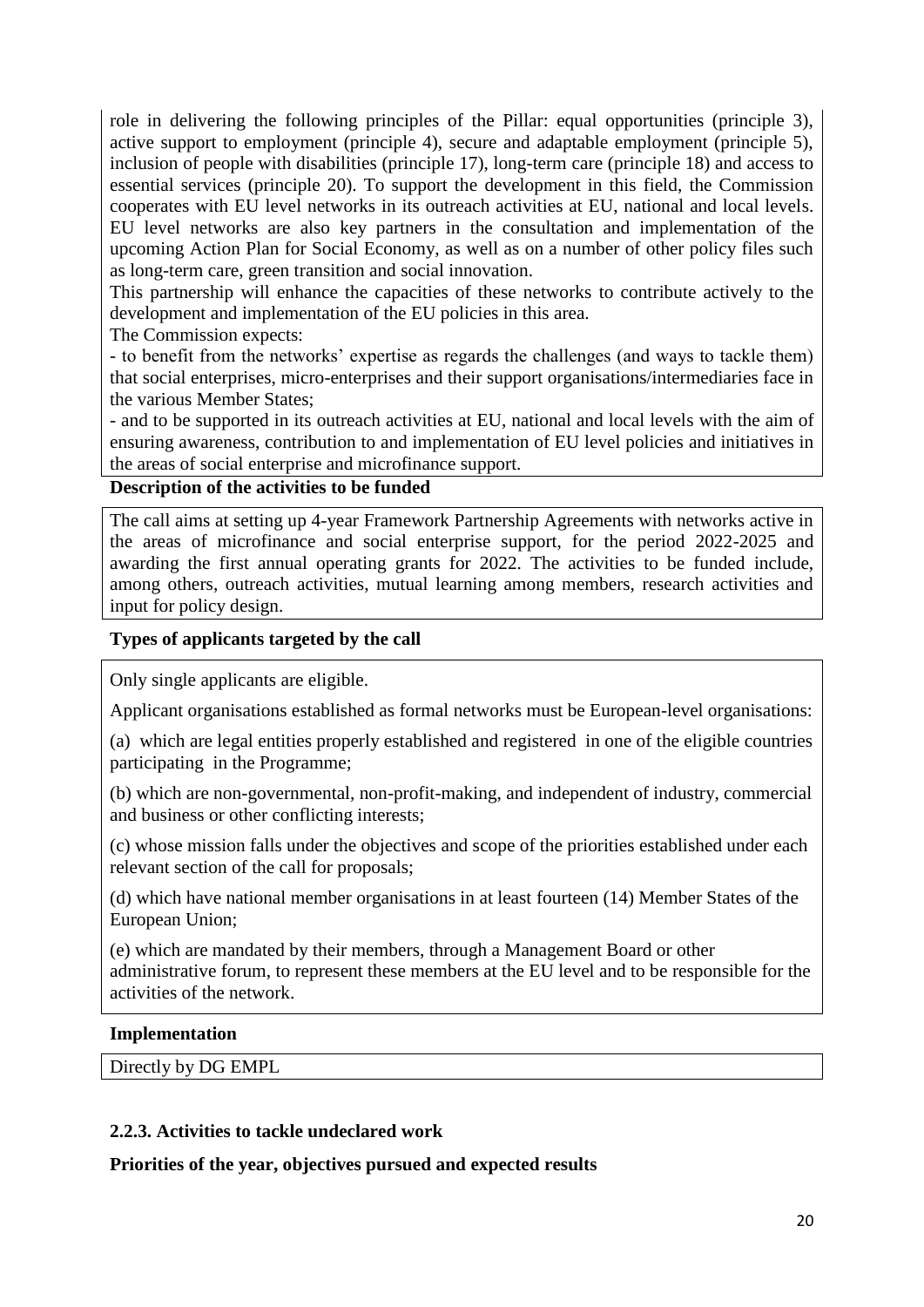The priority for this call is to co-finance actions fostering joint activities and cross-border projects of enforcement authorities improving their technical capacity in the field of preventing and deterrence of undeclared work in line with the Platform's vision of transforming undeclared into declared work by using a holistic approach, where national governments join up strategy and operations and cooperate with social partners and other stakeholders to employ the full range of direct and indirect policy measures. This will further enhance on-going cooperation between Member States enforcement authorities.

Cooperation may cover the following areas:

1. Common training courses for staff involved in enforcement activities;

2. Joint actions and exchange of staff of enforcement authorities;

3. Provision of technical assistance and/or support to implementation of measures/practice as identified by the European Platform tackling undeclared work (UDW).

4. Setting up information exchange systems;

5. Collaborative work in form of sharing of information and mutual learning between enforcement authorities.

The main objective of this call for proposals is to develop and fund initiatives, which shall contribute to enhancing the implementation, application, knowledge and better enforcement of EU and national law in the area of undeclared work, thus contributing to the reduction of undeclared work and to the transition into formal jobs. The knowledge gained from these projects should also help building up evidence-based knowledge for better policy design.

The expected results are the improved transnational cooperation between Member States' different authorities to prevent and deter undeclared work, increased mutual trust among the stakeholders and the increased public awareness on the urgency of action and encouraging Member States to step up their efforts in dealing with undeclared work.

# **Description of the activities to be funded**

Following the key principles "Secure and adaptable employment" and "Social protection" of the European Pillar of Social Rights, the main objective of this call for proposals is to complement and add value to the activities indicated in the work programme 2021- 2022 of the European Platform tackling undeclared work, to be integrated into the European Labour Authority in 2021.

The call for proposals will support relevant actors in the field of undeclared work such as ministries, enforcement authorities, social partners, etc. to develop and fund innovative initiatives which shall contribute to enhancing the implementation, application, knowledge and better enforcement of EU and national law in the area of undeclared work, including through cross-border cooperation, thus supporting the transformation of undeclared work into declared work.

# **Types of applicants targeted by the call**

Actions may involve consortia.

To be eligible, single or lead applicants must be legal entities properly constituted and registered in EU Member States and EEA Countries, according to Article 29 of the ESF+ Regulation.

Legal entities established in EU Member States, EEA Countries, candidate countries and potential candidates can take part as co-applicants according to Article 29 of ESF+ Regulation.

Organisations of social partners without legal personality under the applicable national law are also eligible provided that the conditions of the Financial Regulation related thereto are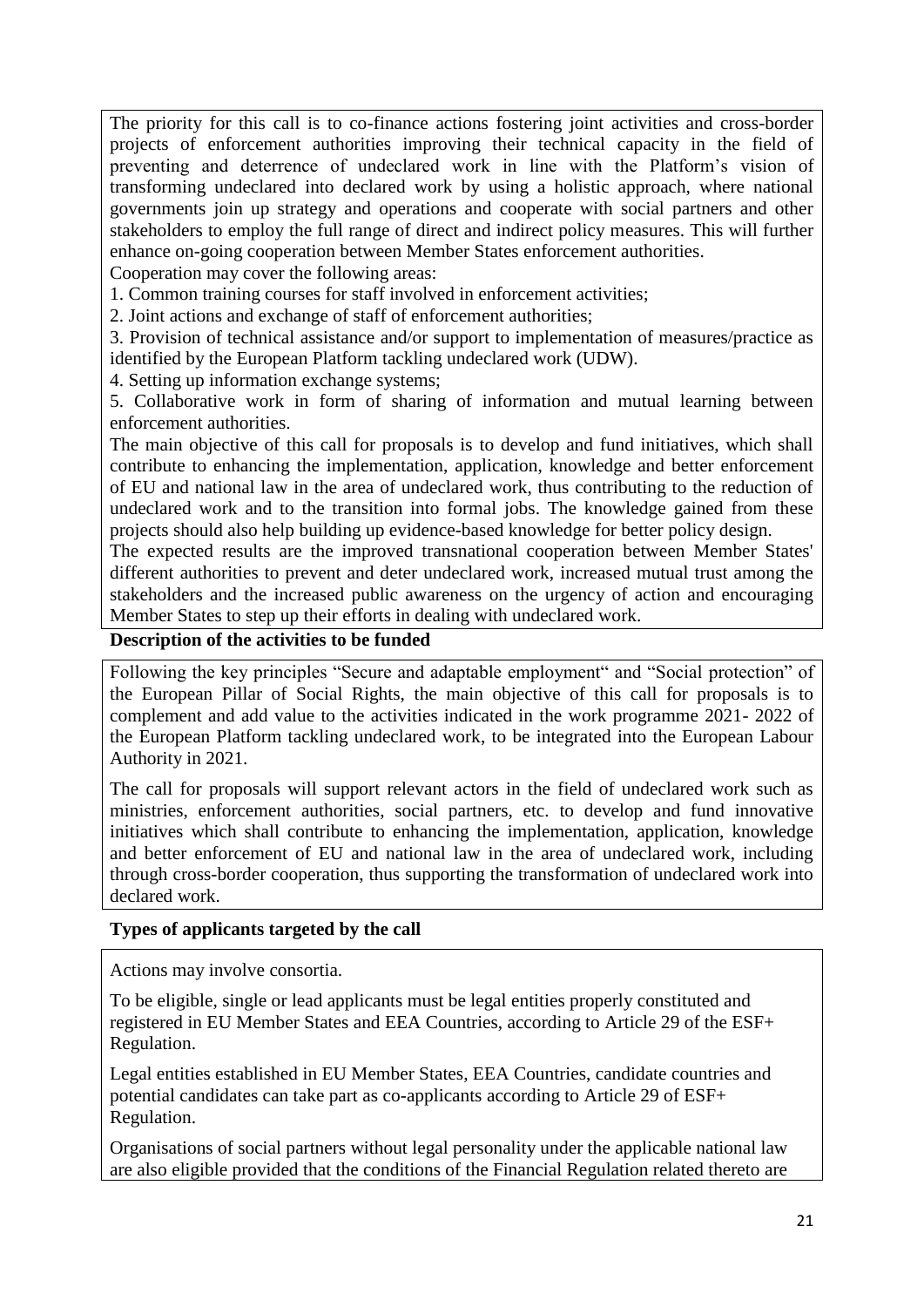met (Article 197(2)(c) of the Financial Regulation);

Eligible applicants must:

• fall into one of the following categories:

1. Public enforcement authorities such as labour inspectorates, social security inspectorates, tax authorities, customs authorities, migration bodies, ministries in charge of tackling undeclared work, the police and the public prosecutor's office, or

2. Social partners. Social partners which are entitled by law or institutional agreement to carry out enforcement tasks can be lead-applicant. Other social partners can be co-applicants.

• be non-profit organisations (private or public).

Single or lead applicants who are not officially appointed by Member States/EEA countries to the European Platform tackling undeclared work must present a letter of endorsement issued by the respective representative in the Platform.

Affiliated entities can take part in the consortium, and they must satisfy the eligibility criteria as all applicants.

When necessary for the achievement of the action's objectives, legal entities established in non-associated countries may exceptionally participate, in principle without being financed by the Union. Therefore legal entities established in Switzerland can take part on a no cost basis in accordance with Article  $27(1)(a)(iii)$  of the ESF+ Regulation.

# **Implementation**

Directly by DG EMPL

# <span id="page-21-0"></span>**2.2.4. Posting of workers: enhancing administrative cooperation and access to information**

# **Priorities of the year, objectives pursued and expected results**

The European Pillar of Social Rights has set out key principles and rights for a renewed process of upward convergence towards i.e. fair working conditions in particular in the areas of secure and adaptable employment, wages, information about employment conditions and protection in case of dismissals, social dialogue and involvement of workers, etc. The general objective of this call for proposals is therefore contributing to the implementation of the key principles of the pillar in the area of posting of workers. The specific objectives of this call are the following: a) To promote transnational cooperation among public authorities and stakeholders, including the promotion of the use of Internal Market Information system (IMI) run by DG GROW and sharing experiences and best practices in this respect; b) To increase the accessibility, transparency and quality of the information concerning the terms and conditions of employment to be respected and the existing practices in the Member States to monitor and enforce the provisions of the Posting of Workers Directive; c) To promote the evidence basis through the collection and evaluation of original data, and the analysis specific to the posting process and posted workers' working conditions, including through the collaboration between universities across various disciplines, research centres and institutes and stakeholders, in particular social partners.

**Description of the activities to be funded**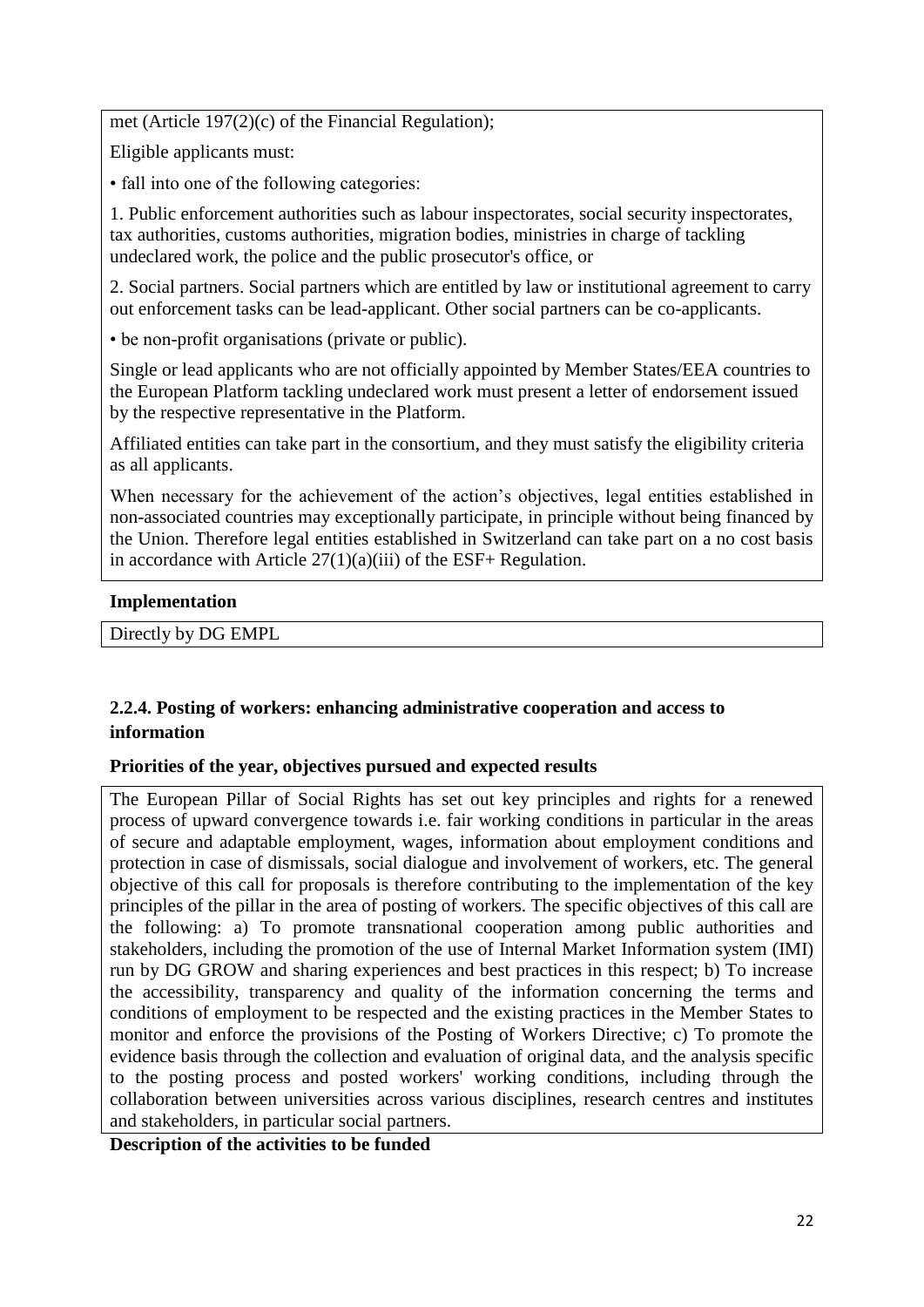The call supports the implementation, application and enforcement of the Directive 96/71/EC and Directive (EU) 2018/957 concerning the posting of workers in the framework of provision of services and its Enforcement Directive 2014/67/EU.

The call for proposals will fund transnational cooperation initiatives aiming at developing initiatives by relevant stakeholders involved in the context of posting with a significant and lasting impact on workers, companies and administrations.

Activities aim at supporting competent authorities in Member States and social partners in administrative cooperation, in increasing access to essential information for posted workers, to promote the evidence basis through the collection and evaluation of original data and analysis.

# **Types of applicants targeted by the call**

Applicants must be properly constituted and registered legal entities, having their registered office established in one of the following:

- EU Member States
- EEA Countries, candidate countries and potential candidates ((P)CC) in accordance with the Article 29 of the ESF+ Regulation.

Only consortia are eligible. They must be composed of a minimum of three entities established and registred in at least three different EU Member States.

Lead applicants and co-applicants must be established in EU Member States and EEA countries, according to Article 29 of the ESF+ Regulation.

Co-applicants can also be established in (P)CC, in accordance with Article 29 of the ESF+ Regulation.

When necessary for the achievement of the action's objectives, legal entities established in non-associated countries may exceptionally participate, in principle without being financed by the Union. Therefore legal entities established in Switzerland can take part on a no cost basis in accordance with Article 27(1)(a)(iii) of the ESF+ Regulation.

Affiliated entities can take part in the consortium. They must satisfy the eligibility criteria as all applicants.

Lead applicants, co-applicants and affiliated entities must fall in one of the following categories:

- public authorities;

- international organisations (with registred headquartes both inside and outside of eligible countries of the call);

- non-profit organisations (private or public);
- research centres/institutes;
- higher education establishments;
- hivil society organisations; or

- social partner organisations at European, national or regional level (in application of Article 197(2)(c) of the Financial Regulation, social partner organisations without legal personality are also eligible provided that the conditions of the Financial Regulation related thereto are met).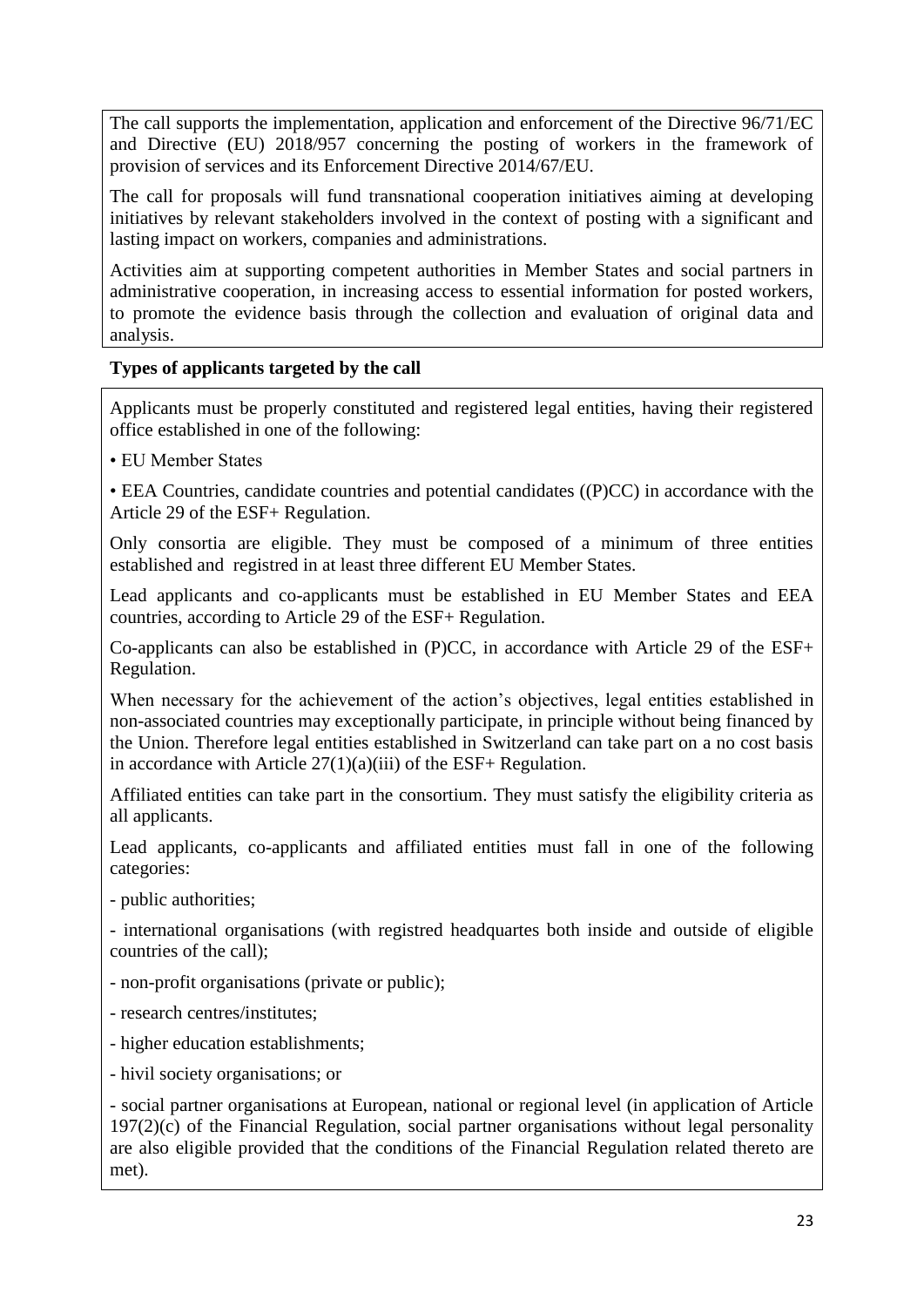## **Implementation**

Directly by DG EMPL

# <span id="page-23-0"></span>**2.2.5. EURES Cross-border partnerships and support to EURES cooperation on intra-EU mobility for EEA countries and social partners**

## **Priorities of the year, objectives pursued and expected results**

Support fair mobility for frontier workers in the cross-border regions. The activities will provide concrete data on obstacles to mobility in the cross-border region as well as improve the cross-border labour market. The activities will contribute to the national work plan of the National Coordination Offices (NCOs) of the countries involved and their result will be part of the annual activity report of the NCOs involved.

# **Description of the activities to be funded**

Following the key principle "Active support to employment" of the European Pillar of Social Rights, the overall objectives of the call are to promote workers' intra-EU labour mobility, to boost employment opportunities as well as to support the implementation of the EURES Regulation.

The call for projects of two-year duration consists of three strands:

1. The first strand supports fair mobility for frontier workers in cross-border regions, in particular cross-border partnerships offering comprehensive EURES services.

2. The second strand targets both EEA countries, that are part of EURES, to offer comprehensive EURES services in EEA countries or specific EURES services for workers or employers. Following the key principle "Equal opportunities and access to the labour market" of the European Pillar of Social Rights, the action aims at reaching jobseekers in EEA countries.

3. The third strand targets EU-level social partner organisations. It will support the coordination of activities of the European social partners in the EURES network.

Only for strand 1: Eligibility: when necessary for the achievement of the action's objectives, legal entities established in non-associated countries may exceptionally participate, in principle without being financed by the Union. Therefore legal entities established in Switzerland can take part on a no cost basis in accordance with Article 27(1)(a)(iii) of the ESF+ Regulation.

# **Types of applicants targeted by the call**

Legal entities properly established and registered in the following countries are eligible as lead applicant and/or co-applicants:

- EU Member States;

- EEA countries in accordance with Article 29 of the ESF+ Regulation.

For strands 1 and 3, organisations of social partners without legal personality under the applicable national law of above-mentioned countries are also eligible, provided that the conditions of the Financial Regulation related thereto are met (Article 197(2)(c) of the Financial Regulation).

Types of entities - strand 1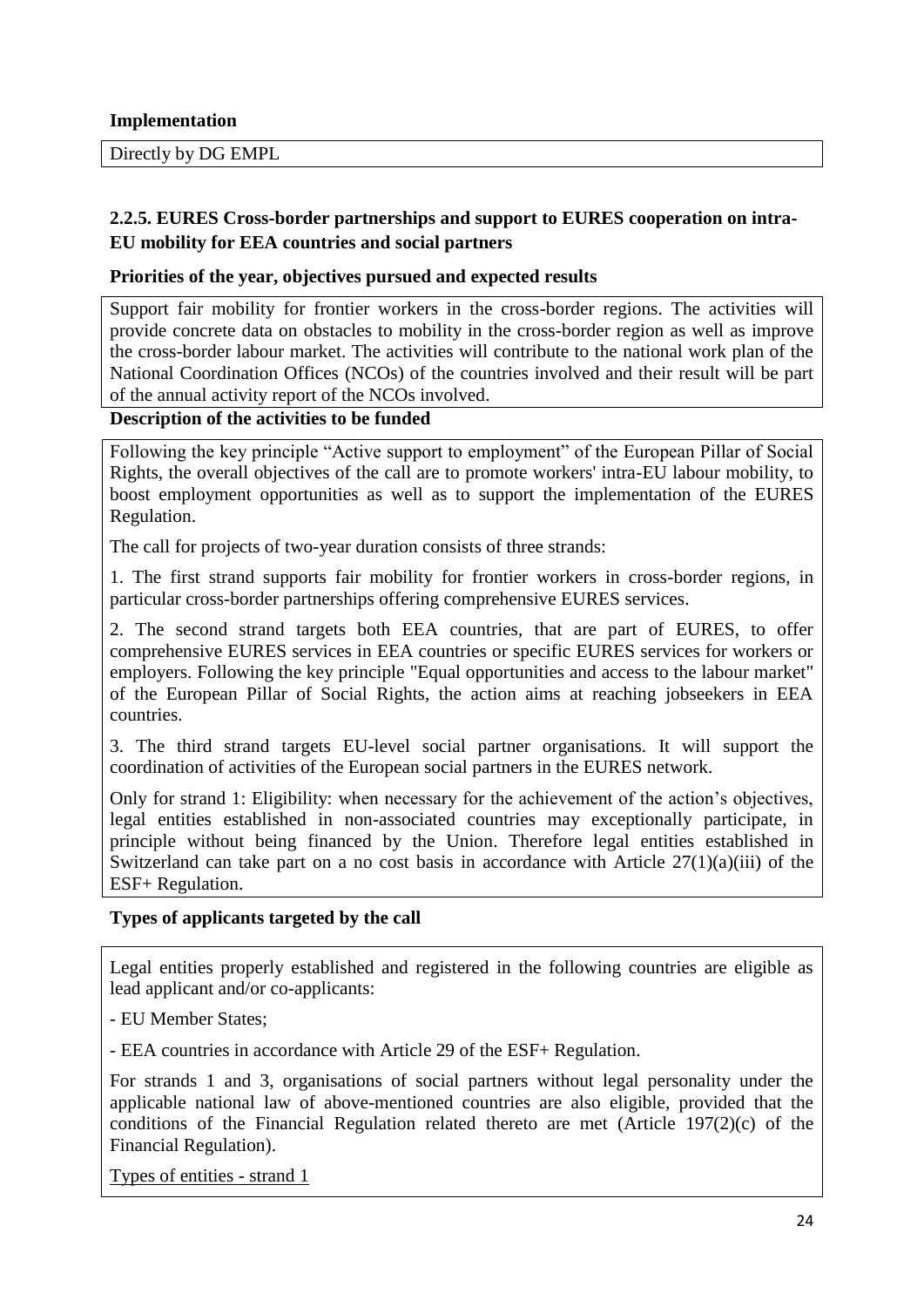Only consortia are eligible.

To be eligible, lead applicants must be:

• the relevant National EURES Coordination Office(s) as designated in accordance with Regulation (EU) 2016/58925; or

• the EURES member(s) or partner(s) of the regions involved with the endorsement of its National Coordination Office

To be eligible, co-applicants must fall under one of the categories listed below:

- EURES members or partners

- social partner organisations at European, national or regional level

- public or private employment services

- third sector organisations

- other relevant actors active on the EU/EEA labour market, including European Groupings of Territorial Cooperation

When necessary for the achievement of the action's objectives, legal entities established in non-associated countries may exceptionally participate, in principle without being financed by the Union. Therefore legal entities established in Switzerland can take part on a no cost basis in accordance with Article 27(1)(a)(iii) of the ESF+ Regulation.

Types of entitities – strand 2

Consortia are not eligible.

To be eligible, single applicants must be the National EURES Coordination Offices of EEAnon EU countries, in accordance with Article 29 of the ESF+ Regulation.

Type of entities – strand 3

Actions may involve consortia.

Applicants (single or lead and co-applicants) must be social partners, established at European level and represented in the Advisory Committee on Free Movement of Workers, i.e.:

- the European Trade Union Confederation (ETUC)

- the Confederation of European Business (BUSINESSEUROPE)

- European Association of Craft, Small and Medium-sized Enterprises (SMEunited)

- European Centre of Employers and Enterprises providing Public Services and Services of general interest (CEEP)

In strands 1 and 3, affiliated entities can take part in the consortium, and they must satisfy the eligibility criteria as all applicants.

### **Implementation**

Directly by DG EMPL

### <span id="page-24-0"></span>**2.2.6. EURES Targeted Mobility Scheme**

**Priorities of the year, objectives pursued and expected results**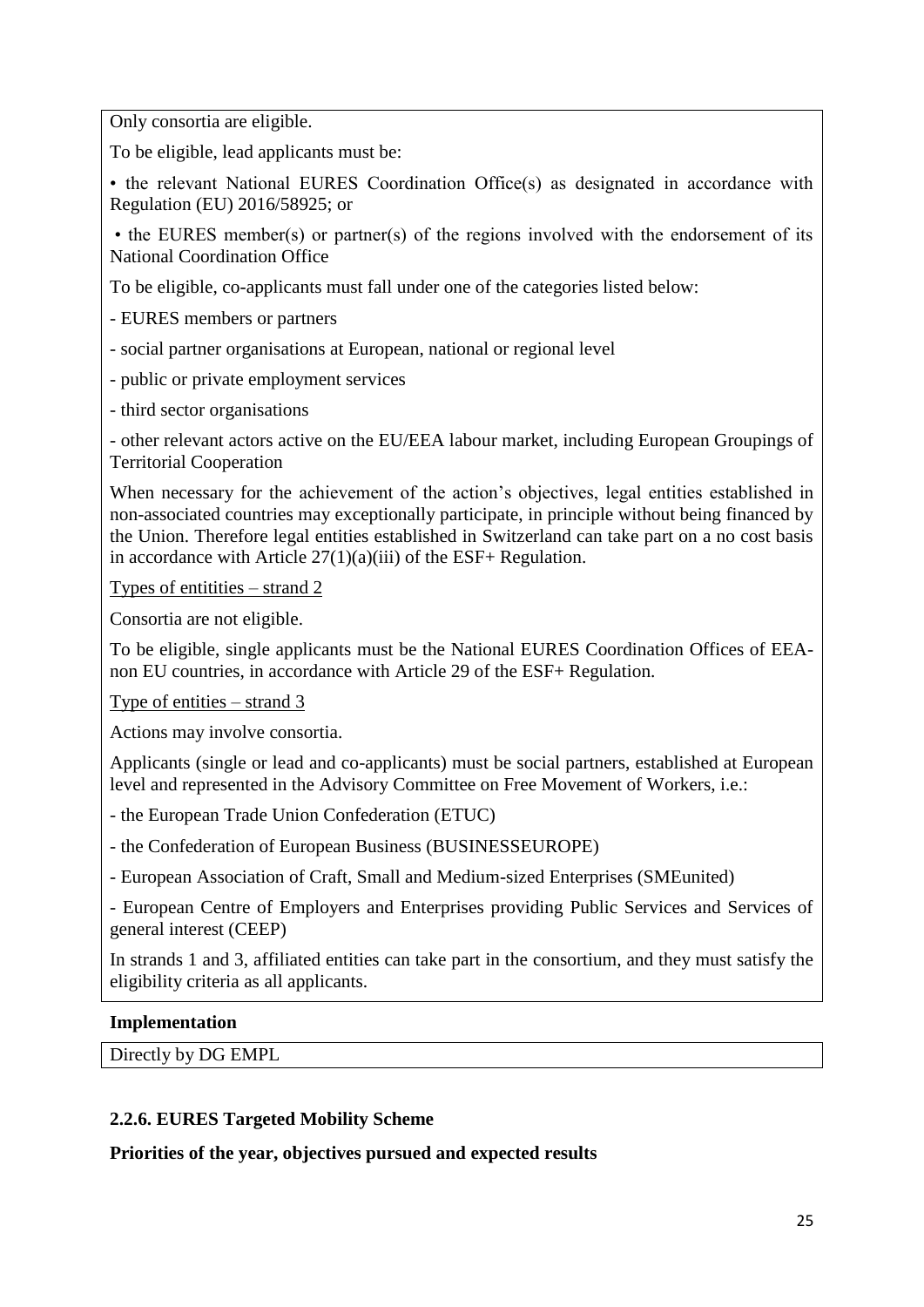In accordance with the European Pillar of Social Rights, which sets out key principles and rights essential for fair and well-functioning labour markets, this action contributes to building a more inclusive and sustainable growth model, with a view to stimulating investments, creating jobs, fostering social cohesion and fairer labour mobility. The action contributes to "Active support to employment" (principle 4) and aims to fulfil people's needs, supporting and promoting the implementation of tailor-made employment services and innovative forms of work, that ensure quality working conditions, to foster the placement and integration of mobile workers in the host country(ies), combined with financial incentives.

Building on the aim of the Pillar to serve as a guide towards efficient employment and social outcomes, the activities will be results-driven, i.e. the expected outcome must be quantified in terms of expected placement/integration numbers and difficult-to-fill vacancies involved. The overall objective is to ensure around 4,000 placements over the duration of the action in economic sectors with difficult–to-fill vacancies. The action being strongly result-oriented, shall contribute to: a) enhancing the service catalogue of the EURES organisations and further integration of the EURES network; b) fostering public-private partnerships and, c) addressing labour market needs in line with the objectives of the EURES reform.

**Description of the activities to be funded** 

Following the key principle "Equal opportunities and access to the labour market" of the European Pillar of Social Rights, the action aims at reaching jobseekers in the EU and EEA countries.

The action targets the filling of difficult-to-fill vacancies as identified in national/EU labour market studies or other data sources. The call targets at least 4,000 placements, in particular of young people. The activities will cover the provision of direct services to jobseekers and employers, notably:

- information, recruitment, matching and placement;

- pre- and post-placement support to customers (e.g. profiling and pre-selection of candidates, language training or other training needs, mentoring support for trainees and apprentices); and

- direct financial support to candidates and SMEs (interview and relocation trip costs, language trainings, recognition of qualifications, induction training programmes by SMEs).

# **Types of applicants targeted by the call**

Only consortia are eligible. They must be composed of a minimum of two EURES Member/Partner organisations established in at least two different EU Member States.

The consortium must demonstrate that the proposed activities are fully carried out in at least five EU Member States or EEA countries, in accordance with Article 29 of the ESF+ Regulation.

Lead applicants must be legal entities properly constituted and registered in EU Member States. Co-applicants must be legal entities properly constituted and registered in EU Member State or EEA countries, in accordance with Article 29 of the ESF+ Regulation.

To be eligible, lead applicants must be:

- EURES National Coordination Offices (NCOs), EURES members or EURES partners which are placed in organisations whose main mission is to ensure the provision of employment and placement services to jobseekers, job changers, trainee/apprentice candidates and employers covering jobs and/or work-based trainings. Those services must include information, recruitment, matching and pre- and post-placement support.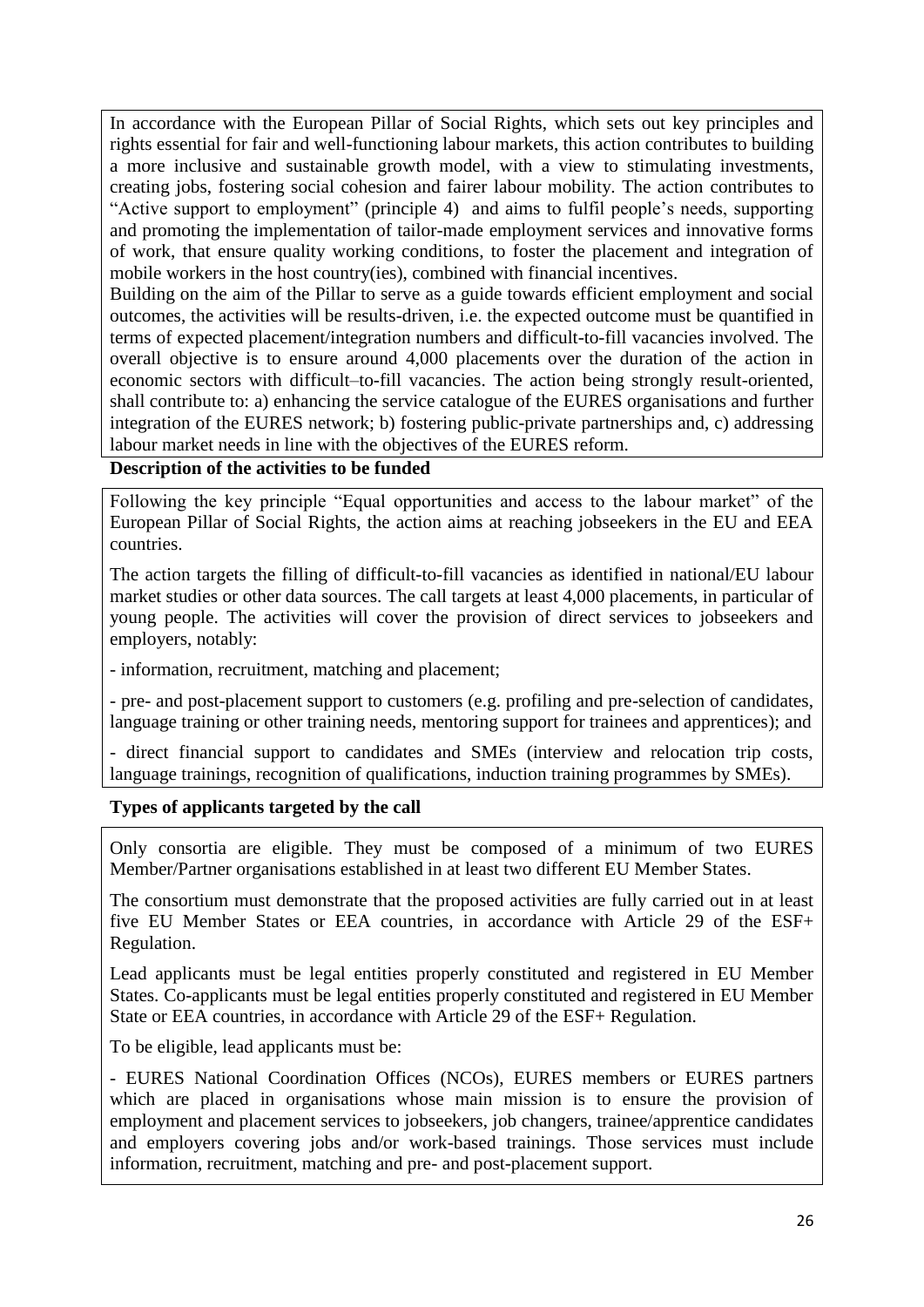To be eligible, co-applicants must fall under one of the categories listed below:

- EURES member organisations (i.e. NCOs, EURES Members and Partners);

- Public or private labour market actors (including the third sector) providing the same services as lead applicants and/or complementary customer-oriented services in other expertise fields such as information, training, education, career guidance, mentoring, legal advice, integration support or other equivalent.

Affiliated entities can take part in the consortium, and they must satisfy the eligibility criteria as all applicants.

When necessary for the achievement of the action's objectives, legal entities established in non-associated countries may exceptionally participate, in principle without being financed by the Union. Therefore legal entities established in Switzerland can take part on a no cost basis in accordance with Article  $27(1)(a)(iii)$  of the ESF+ Regulation.

### **Implementation**

Directly by DG EMPL

## <span id="page-26-0"></span>**2.2.7. National Contact Points EaSI**

### **Priorities of the year, objectives pursued and expected results**

Creation and operation of National Contact Points in EaSI participating countries to promote the EaSI strand under ESF+ and its projects/results and support applicants.

# **Description of the activities to be funded**

Support to the creation and operation of contact points within the EU Member States to:

a) provide information material;

b) assist in sharing EaSI results;

c) promote results for upscaling/mainstreaming;

d) provide first line assistance to applicants;

e) forward complex questions to the Commission, translate and forward the Commission replies to stakeholders;

f) create/update national EaSI webpage; and

g) run and take part in information sessions/ workshops/ conferences.

They may also run or take part in jobshadowing activities and translations.

### **Types of applicants targeted by the call**

Public Authority of an EaSI participating country or entity endorsed to act as National Contact Point.

#### **Implementation**

Directly by DG EMPL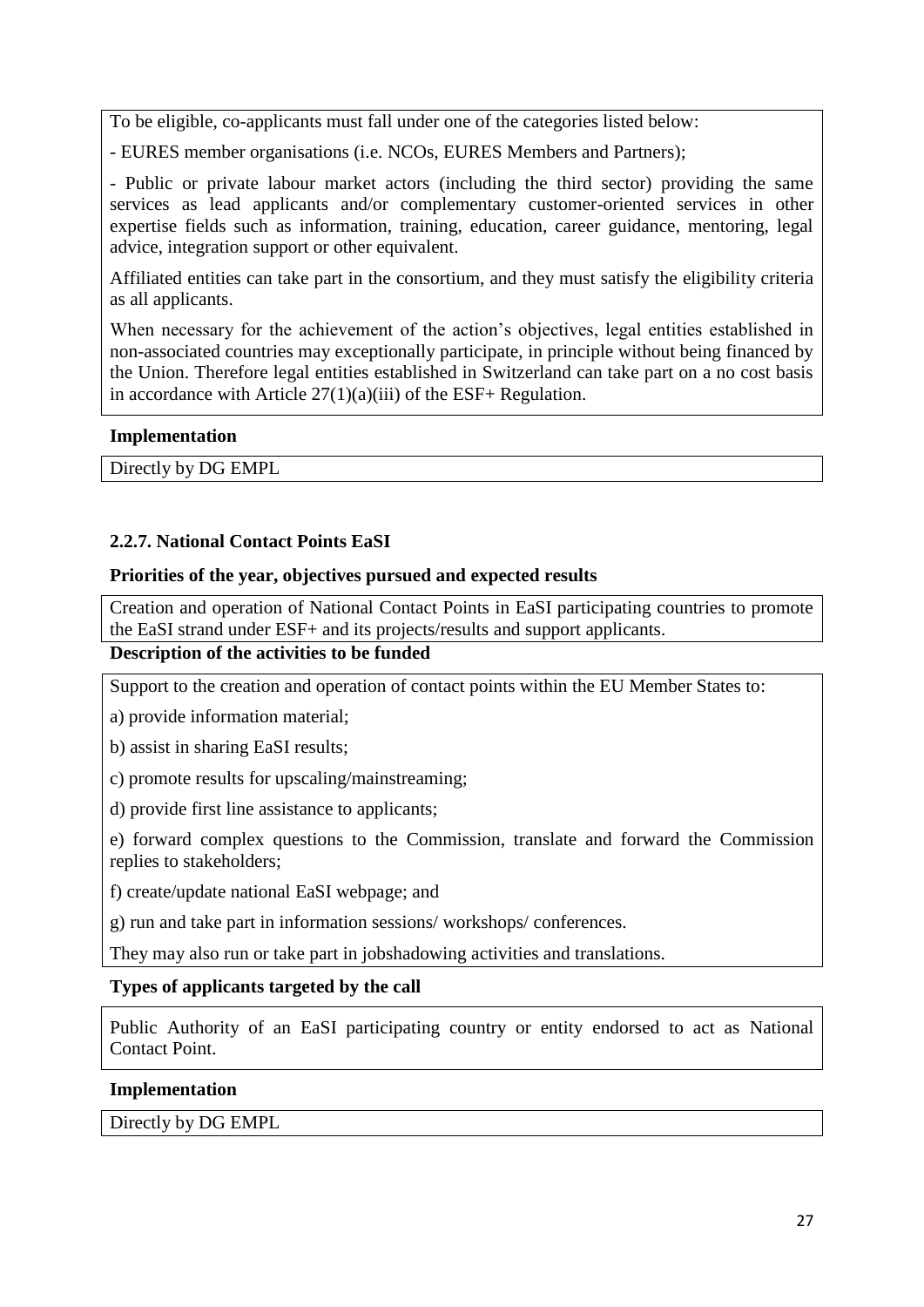<span id="page-27-0"></span>**3.** *Prizes* 

 $N/A$ 

# <span id="page-27-1"></span>**4.** *Procurement*

The indicative global budgetary envelope reserved for procurement contracts under this work programme amounts to EUR 46 841 373.

Budget line 07.020100.05: N/A

Budget line 07.020400: EUR 46 841 373

The Commission intends to launch an open procedure for one Framework Contract (FWC) for the provision of services related to the application of core labour standards and working conditions in countries covered by the General Schemes of Preferences (GSP+) and by Free Trade and Investment Agreements, for a duration of four years (EUR 4 000 000).

# **Subject matter of the contracts envisaged**

In 2021, the Commission intends to undertake actions through contracts following public procurement (call for tenders and framework contracts) or administrative arrangements in the following policy areas:

# <span id="page-27-2"></span>**4.1. Employment and skills**

The actions in this policy area have as objective to support analytical activities, mutuallearning, exchange of good practices, evaluation of policy initiatives, advisory services and technical assistance, meetings, awareness raising on employment policy related issues, IT, communication, dissemination and capacity-building activities in relation with the implementation of the employment and skills related objectives outlined in the European Pillar of Social Rights Action Plan.

The actions will cover notably the areas of youth employment, long-term unemployment, undeclared work, platform work, job creation, entrepreneurship, microfinance and social enterprise finance, social economy, future of work, skills (such as European Skills, Competences, Qualifications and Occupations (ESCO) or Europass<sup>2</sup>) and their development, including mutual recognition and transparency of competences, occupations and qualifications expert networks, Public Employment Services. Activities are expected to provide data, information, statistics and reports to strengthen and better target employment policies.

Type of contracts

Service

Implementation

Directly by DG EMPL and co-delegation to DIGIT

# <span id="page-27-3"></span>**4.2. Social protection and inclusion**

Actions in this policy area aim to support analytical activities (research, policy advice), mutual learning, exchange of good practices (such as European Social Policy Network – ESPN), promoting dialogue with civil society and stakeholders, exchange of social security information, IT, awareness raising, meetings and events, dissemination and capacity-building activities, in relation with the social protection and inclusion objectives in the European Pillar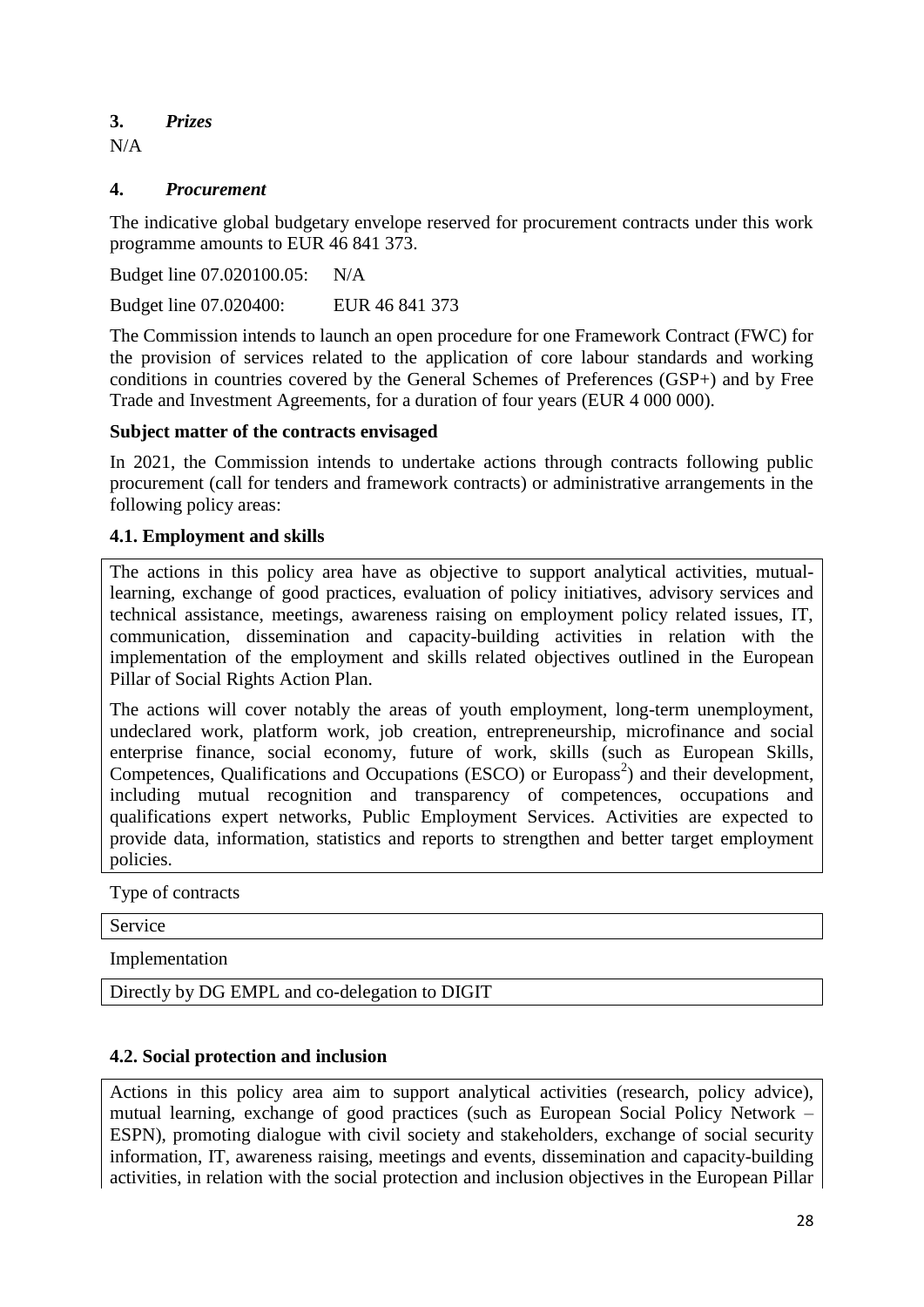of Social Rights Action Plan. It will notably cover the social aspects of the green and digital transitions, income distribution and returns from social budgeting, inclusive employment and growth, alleviation of poverty and social impact monitoring, modernisation and reforms of social protection systems including pension (adequacy and sustainability of pensions) and long-term care systems.

The expected results include an improvement and alignment of the social protection and pension systems responding to challenges of the new forms of works in Member States and the implementation of the European Pillar on Social Rights as regards social inclusion.

Type of contracts

Service

Implementation

Directly by DG EMPL

# <span id="page-28-0"></span>**4.3. Labour markets and labour mobility**

The actions in this policy area have the objective to support analytical activities (including performance monitoring), mutual-learning, communication, exchange of good practices between competent authorities, meetings and conferences, technical assistance, data collection and availability, IT in the area of labour markets and labour mobility (including posting of workers and seasonal workers).

The expected results include the availability of data, development and maintenance of the EURES portal (including translations), contribution to improved labour markets and labour mobility and improving legislation on working conditions in the Member States.

Type of contracts

Service

Implementation

Directly by DG EMPL and co-delegation to DIGIT

# <span id="page-28-1"></span>**4.4. Safe and fair working conditions**

The actions in this policy area have the objective to support analytical activities (including evaluation, statistics and surveys), mutual-learning, exchange of good practices between competent authorities, data collection and availability, as well as meetings, dissemination and capacity-building activities in relation to safe and fair working conditions (including occupational diseases), Senior Labour Inspectors Committee (SLIC) and international labour standards.

The expected results include the availability of data, statistics, contribution to better working conditions in the EU and refining and improving legislation on working conditions in the Member States.

Type of contracts

Service

Implementation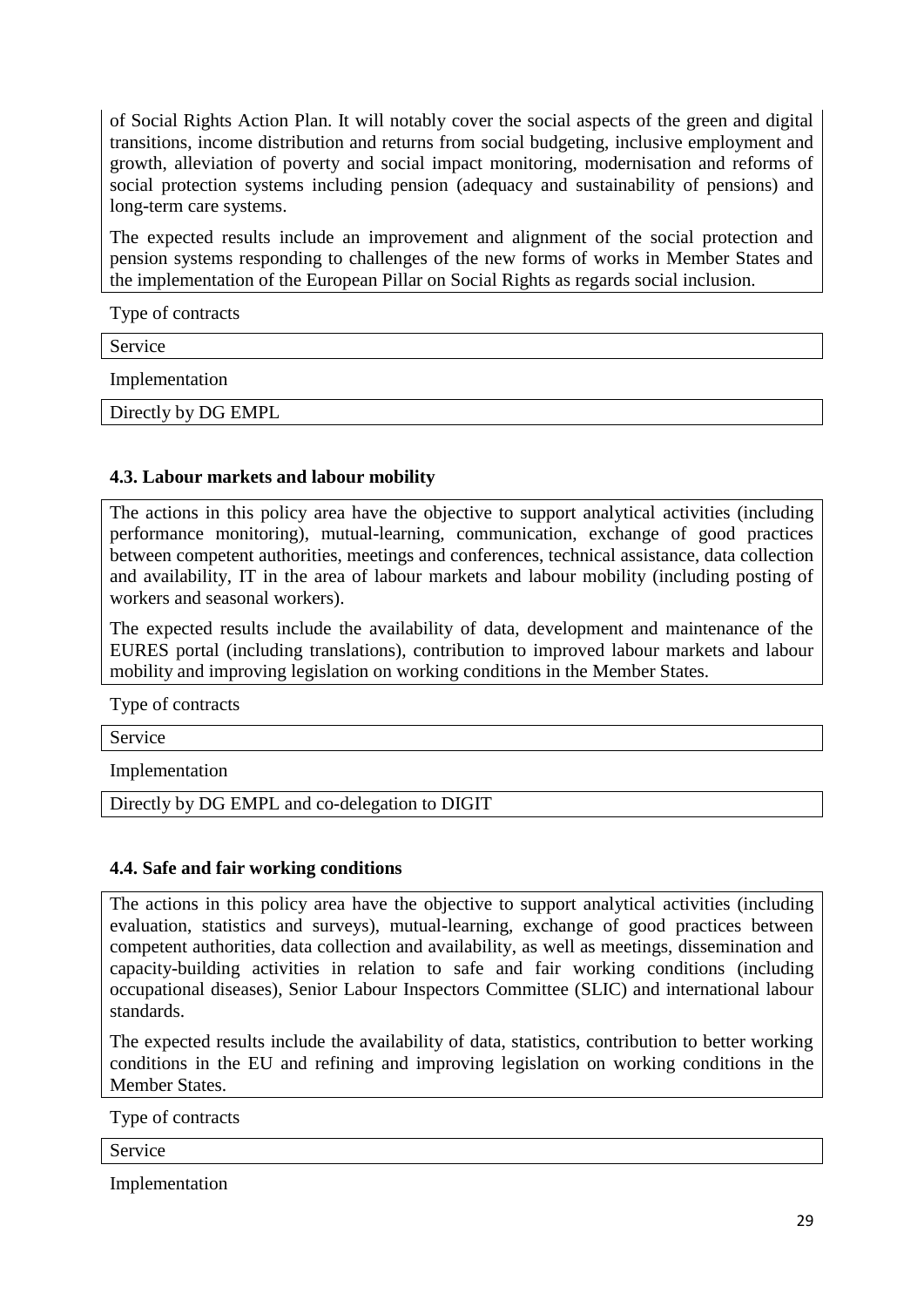## Directly by DG EMPL and co-delegation to ESTAT

## <span id="page-29-0"></span>**4.5. Cross-cutting issues**

The actions in this section have the objective to support cooperation with key international partners (such as ILO), analytical activities mutual-learning, exchange of good practices with third countries, cross-cutting analysis, DG EMPL's communication activities, horizontal and cross-cutting IT, audits, contribution to corporate IT and communication.

The expected results include improved cooperation with partner countries, international organisations and stakeholders, enhanced IT processes, better regulation and wider and highquality outreach to the European citizens and beyond.

Type of contracts

Service

Implementation

Directly by DG EMPL, co-delegations to DIGIT and COMM

## <span id="page-29-1"></span>**5.** *Actions implemented under indirect management*

The overall budgetary allocation reserved for actions implemented under indirect management in 2021 amounts to EUR 27 495 200.

Budget line 07.020100.05: EUR 26 530 200 Budget line 07.020400: EUR 965 000

# **BUDGET LINE**

**07.020100.05** - ESF+ shared management strand - Operational expenditure (Transnational cooperation)

### <span id="page-29-2"></span>**5.1. Entrusting the implementation of transnational cooperation activities**

### **Implementing entity**

The tasks will be entrusted to a public law body involved formally in the implementation of the European Social Fund under shared management.

The entrusted body will implement actions financed by the ESF shared management budget. This requires deep knowledge on the ESF+ programme, its objectives, involved stakeholders, target groups and management specificities. Limiting the eligibility to bodies which are/have been formally involved in implementing the ESF provides a large pool of organisations possessing exactly the required experience and knowledge. This type of bodies exist in all EU Member States.

According to Article 154(1) of the Financial Regulation, the selection of the entities to be entrusted with the implementation of Union funds pursuant to point (c) of the first subparagraph of Article 62(1) shall be transparent, justified by the nature of the action and shall not give rise to conflict of interest.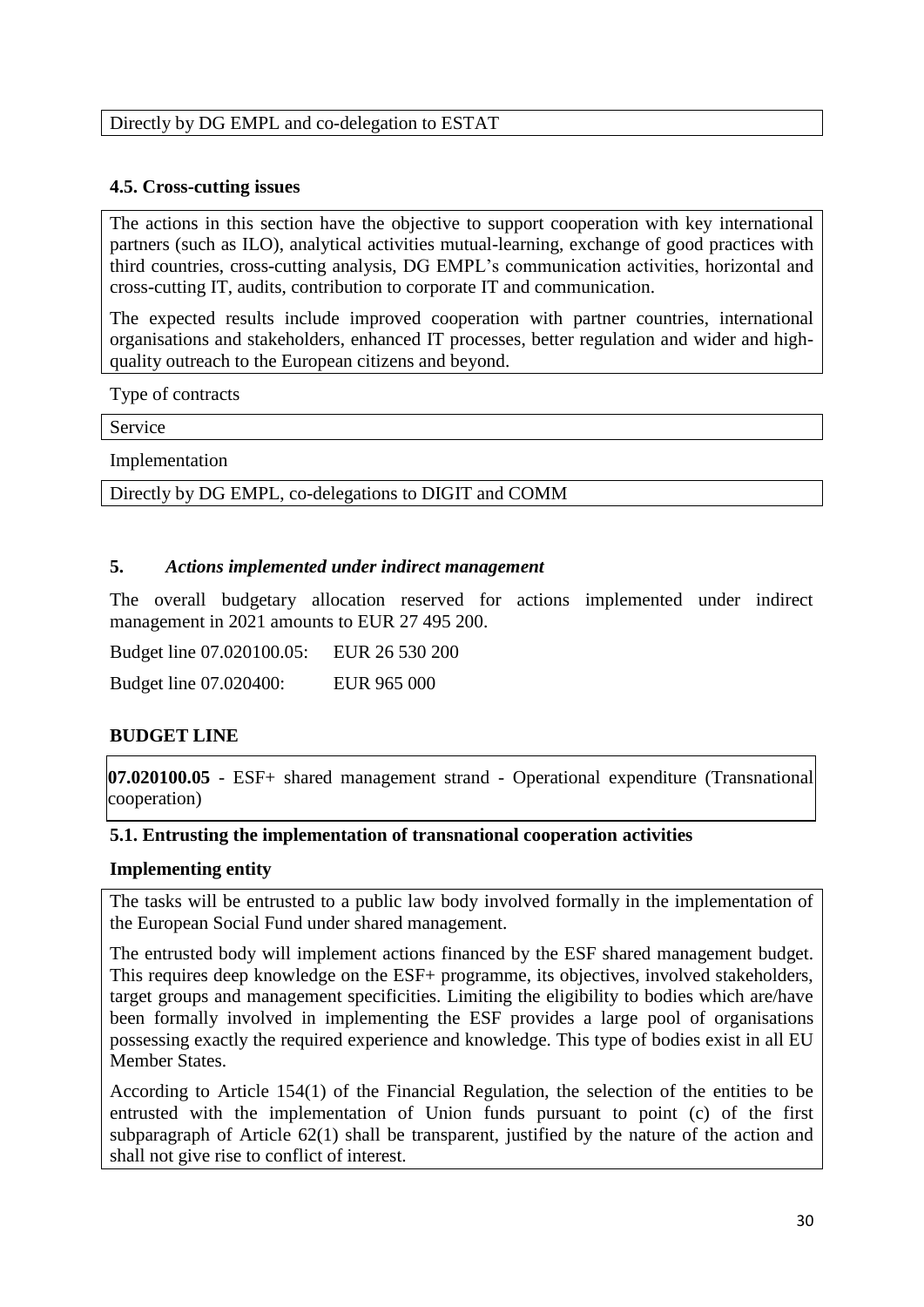AS regards financial capacity, the entrusted body is requested to have passed the pillar assessment (art. 154.3 and 4 of the Financial Regulation) or equivalent certification -which can be combined with supervisory measures in case of a partial equivalence of the certification – before the contribution agreement can be concluded with the Commission.

As regards operational capacity, it will need to demonstrate:

- Experience in managing calls for proposals for transnational activities under the ESF shared management during the period 2014-20.

- Experience in promoting social innovation in the territory, for which the body is involved in the ESF shared management during the period 2014-20.

# **Objectives pursued and expected results**

The transitions to a low-carbon and digital economy, demographic changes, the COVID-19 crisis and its consequences and migration related issues are transforming the world of work, education, training and social services. In this context, social innovation is becoming crucial, because it opens up new inclusive and participatory ways of facing the challenges in the interest and for the benefit of European citizens.

# **Description of the activities to be funded**

The purpose of this activity is to establish and start a new transnational initiative for supporting, disseminating and upscaling of social innovations in the EU, in complementarity to Member States' activities under the ESF+ in shared management and other upscaling activities implemented under the EaSI strand. The selected entity will be entrusted to implement the following implementation tasks during the 2021-2027 programming period:

- prepare and implement EU wide transnational calls for proposals projects related to social innovation and/or social policy experimentation;

- support the capacity building of stakeholders, in cooperation with the forthcoming National competence centres for social innovation and EaSI National contact points, notably through sharing of good practices identified across funding sources;

- validate and display innovative solutions, including through the EU social innovation database, across funding sources; and

- continue the EU level thematic cooperation and mutual learning between the ESF managing authorities.

# **BUDGET LINE**

**07.020400**- ESF+ - Employment and Social Innovation strand

<span id="page-30-0"></span>**5.2. Contribution agreement with the International Labour Organization (ILO). Decent work and informality: impacts of COVID-19 and a recovery bringing about decent and sustainable employment**

## **Implementing entity**

The International Labour Organisation (ILO) has a devoted work stream dedicated to the impacts of COVID-19 and the recovery from the crisis. For this project in particular, with a focus on Latin America, the ILO has an extensive network in the Region and the necessary capacity to collect and process reliable information, which is complementary to the capacity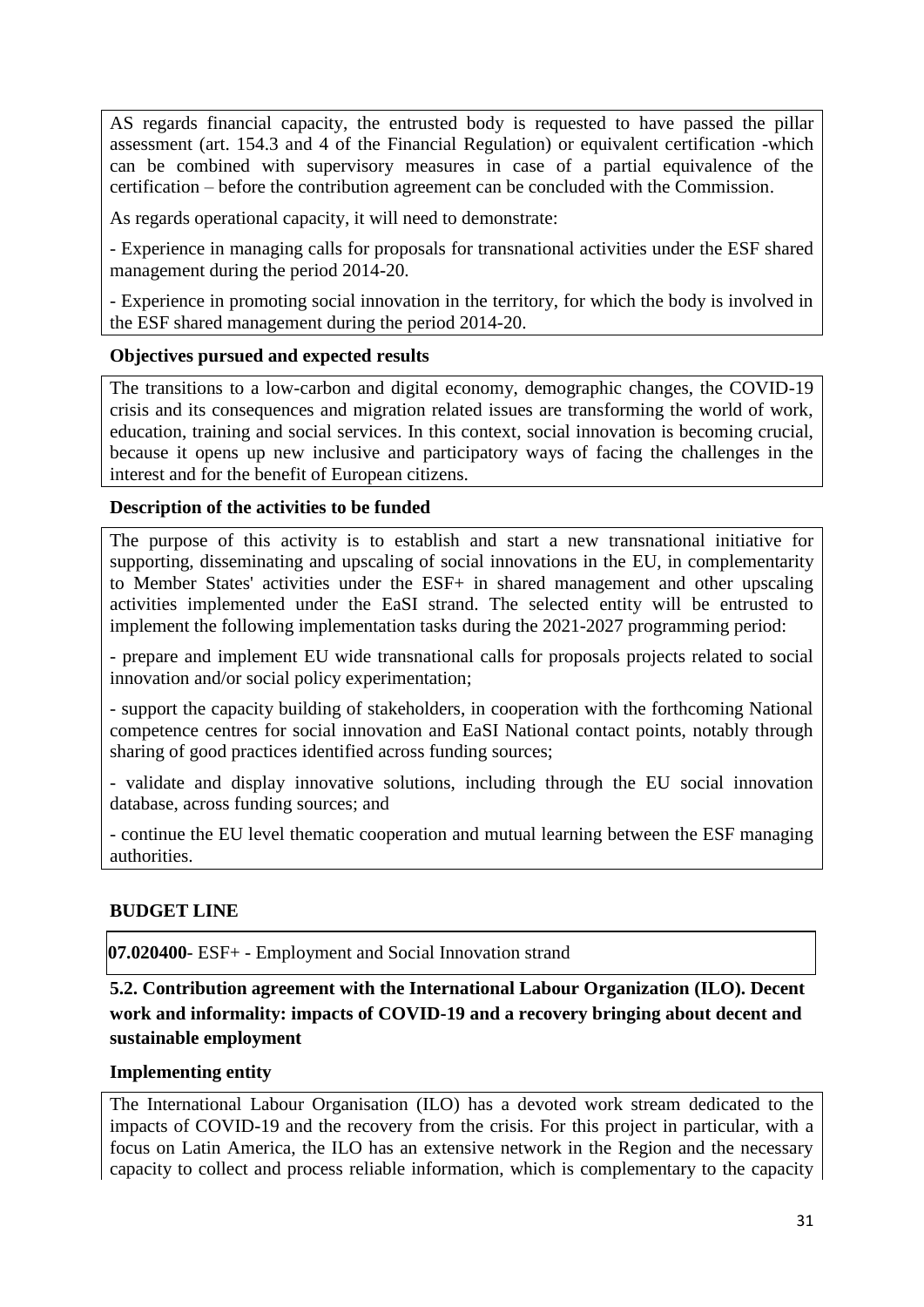of EU Delegations. Next to this, the ILO is instrumental in linking with other relevant UN Institutions related to Sustainable Development Goals.

# **Objectives pursued and expected results**

The project focuses on promoting decent work in its links of addressing informality, on impacts of COVID-19 and aims at recovery which creates decent and sustainable employment, including in selected country cases and supported by an outreach event with relevant stakeholders to be determined depending on the impact of the pandemic and its effects on labour and social conditions.

# **Description of the activities to be funded**

The project intends to set up formalisation strategies, as a cornerstone to lead to a decent work agenda globally. With this project, the ILO offers its support to analyse and understand the prevalent forms of informality and the prevalent drivers of informality and formalization (diagnosis phase). A second phase will contribute, by developing and implementing specific tools, to strengthening the strategies and good practices that ILO has developed in recent years regarding formalisation initiatives in the different sectors such as domestic work, groups of workers, or enterprises such as micro- and small enterprises, and in the key policy areas such as the extension of social protection to informal economy workers or strengthening compliance mechanisms.

# <span id="page-31-0"></span>**5.3. Contribution agreement with the International Labour Organization (ILO): Project to combat violence and harassment in the world of work**

# **Implementing entity**

Through executing a number of projects and initiatives, the ILO has accumulated invaluable expertise in working on violence and harassment at the workplace around the world. Many of these projects and initiatives, such as Safe and Fair and Spotlight are supported by the EU, since they further the EU's objectives in working towards non-discrimination and healthy and safe working conditions. Furthermore, the project at hand concerns ILO instruments directly, and so the ILO is uniquely placed to further the understanding of the issues surrounding violence and harassment in the world of work, which will provide valuable input for shaping the EU's external relations as well.

# **Description of the activities to be funded**

Project entrusted to the ILO focusing on combating Violence and Harassment in the world of work in the EU after the proposal for a Council Decision allowing Member States to take forward the process of ratifying at national level the ILO Convention on the Elimination of Violence and Harassment in the World of Work.

# **Objectives pursued and expected results**

To improve the understanding of the nature and extent of violence and harassment around the world, with a special focus on Europe, in order to inform better policy-making. Highlighting existing tools, as well as new ones needed, with the support of the social partners, would give impetus to laws and policies, and ensure that those most closely impacted by them are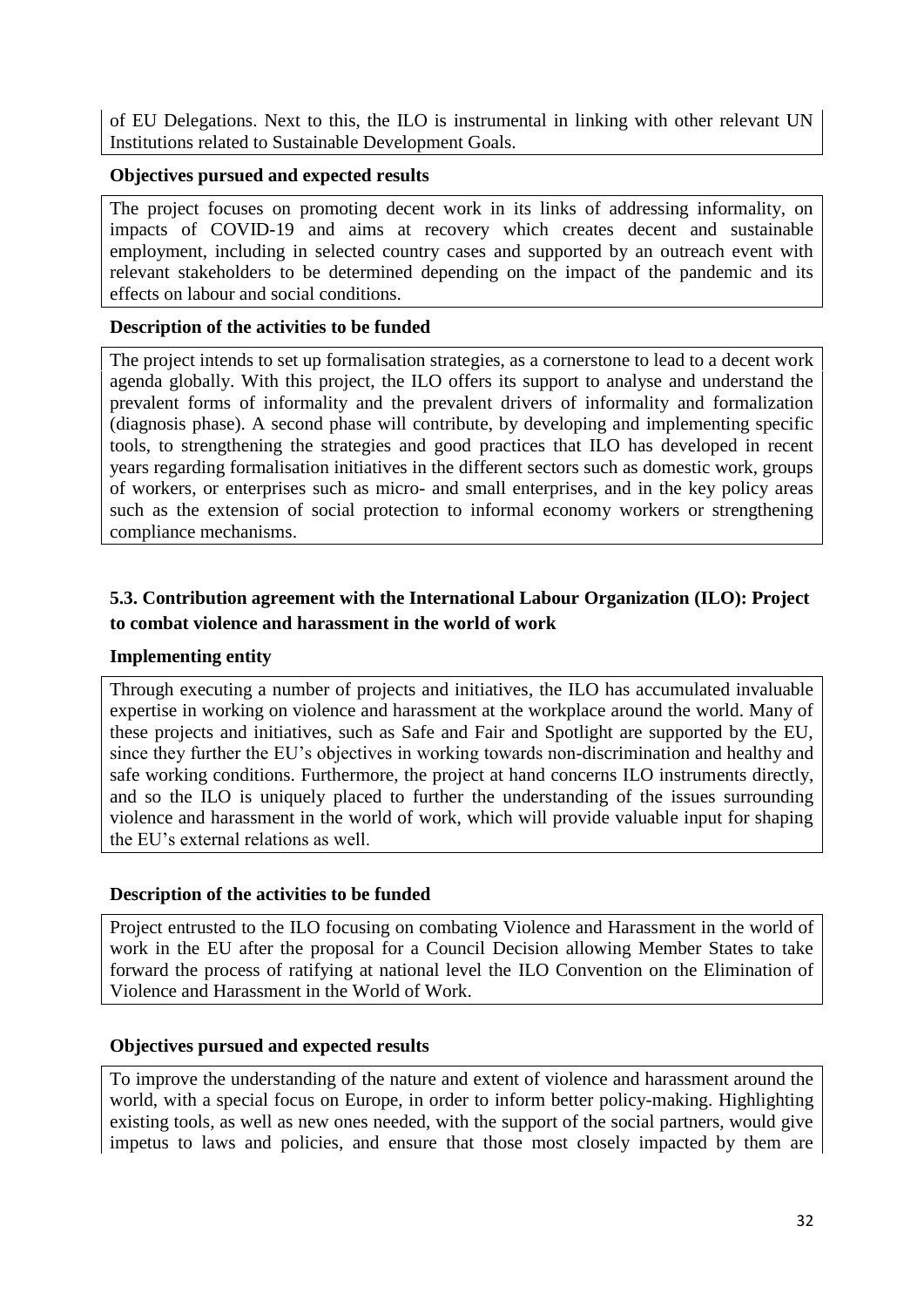involved in their implementation. Ultimately, the objective is to prevent and address violence and harassment in the world of work in the target countries.

# <span id="page-32-0"></span>**5.4. Contribution agreement with the World Health Organisation (WHO) – International Programme on Chemical Safety**

# **Implementing entity**

The tasks will be entrusted to the World Health Organization (WHO). Through its International Programme on Chemical Safety, the WHO makes a valuable contribution by providing updated and reliable scientific evaluations on risks derived from exposure to chemicals. These evaluations are used by the Commission to propose European objectives in the form of indicative occupational exposure limit values for the protection of workers from chemical risks.

# **Objectives pursued and expected results**

Support the International Chemical Safety Programme of the WHO in order to continue to provide authoritative, up-to-date evaluations of environmental and occupational exposures to hazardous chemicals, and to disseminate the results world-wide. These may be used as appropriate by the Commission for developing evidence based policy in the field of workers' health protection against chemical risks. This initiative supports the goals set out in the EU-OSH strategy (COM(2014)332). This initiative develops and updates information relevant to prevent occupational exposure to hazardous chemicals.

# **Description of the activities to be funded**

Development of authoritative risk assessment documents, in particular:

- International Chemical Safety Cards (IPCS)

- Concise International Chemical Assessment Documents (CICADs)

- Running the WHO Chemical Risk Assessment Network

# <span id="page-32-1"></span>*6. Contributions to trust funds*

N/A

# <span id="page-32-2"></span>*7. Financial instruments*

N/A

# <span id="page-32-3"></span>*8. Contributions to blending facilities*

N/A

# <span id="page-32-4"></span>*9. Other actions or expenditure*

The indicative global budgetary envelope reserved for other actions or expenditure under this work programme amounts to EUR 4 624 000.

Budget line 07.020100.05: N/A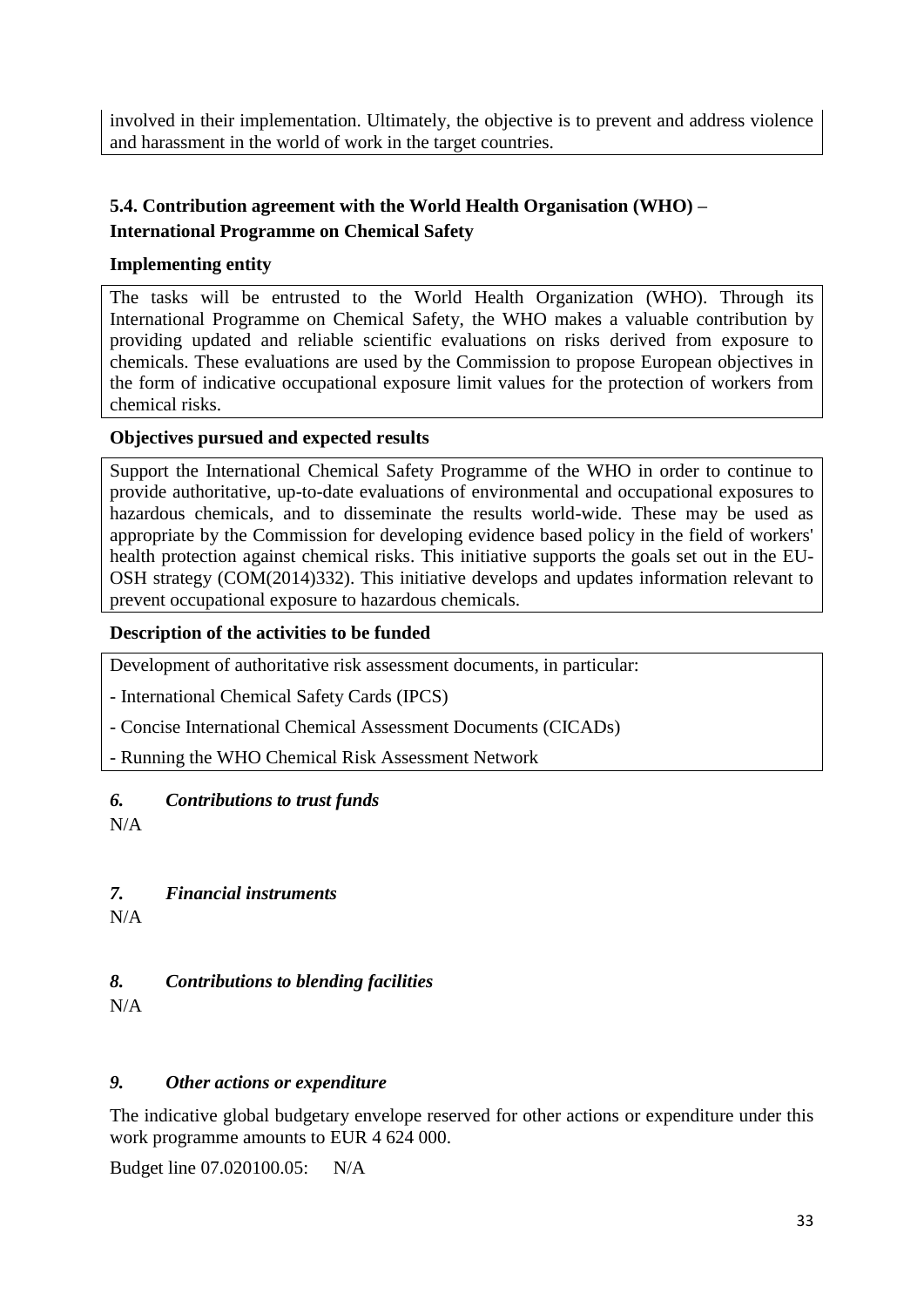## **BUDGET LINE**

**07.020400**- ESF+ - Employment and Social Innovation strand

#### <span id="page-33-0"></span>**9.1. Various meetings of standing, ad-hoc committees and other events**

#### **Amount**

EUR 880 000

## **Description and objective of the implementing measure**

To support events and meetings organised by DG EMPL in particular in the field of safety and health at work, labours inspections, labour mobility, labour law, long-term care, pensions and public employment services.

#### **Implementation**

Co-delegation to PMO

## <span id="page-33-1"></span>**9.2 Scientific support for evaluation of chemicals at work**

#### **Amount**

EUR 600 000

### **Description and objective of the implementing measure**

Opinions to prepare future updates of Directives 98/24/EC and 2004/37/EC, to provide the appropriate administrative, technical and scientific support by the Risk Assessment Committee (RAC) which carries out the evaluations of the occupational exposure limits for hazardous chemicals with the intent to develop proposals to establish the appropriate Occupational Exposure Limits (OEL) at European Union level.

#### **Implementation**

Service level agreements with ECHA

### <span id="page-33-2"></span>**9.3. Support for data collection and management, analysis, studies and evaluations**

#### **Amount**

EUR 2 874 000

### **Description and objective of the implementing measure**

The actions will include the support for data collection and maintenance of the EUROMOD model, which is a microsimulation tool that is used by various Commission services to assess the impact of tax-benefit reforms, notably in the context of the European Semester, and for